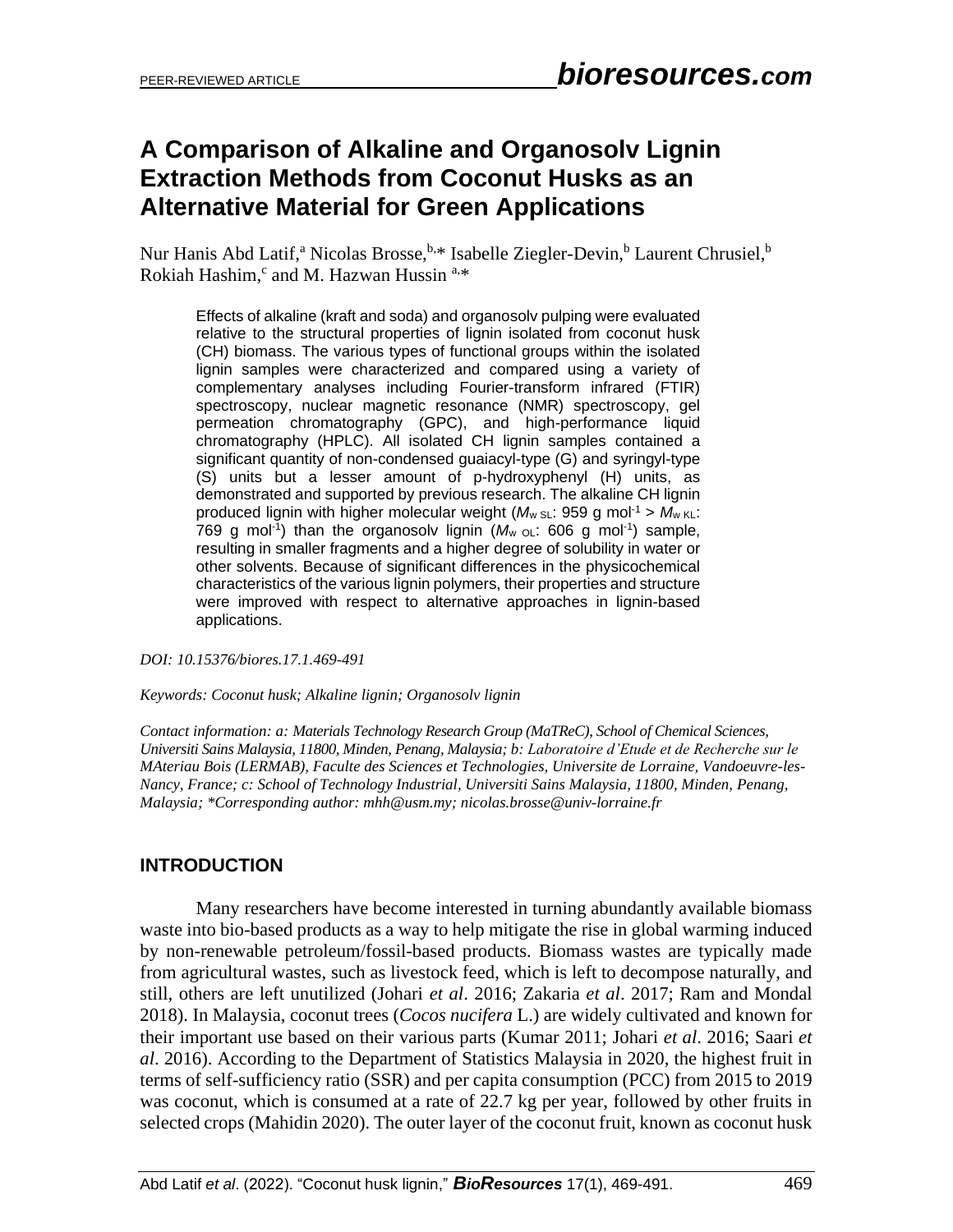(CH) is a major agro-industrial waste produced in developing countries every year that is biodegradable, low in cost, and readily available in large quantities (Kaewdang and Benjakul 2015; Johari *et al.* 2016; Saari *et al.* 2016; Ram and Mondal 2018). Coconut husk is composed of 30 wt% fibre and 70 wt% pith, which is primarily made up of cellulose (34.9 to 42.3%), hemicellulose (1.1 to 21.9%), and a rich amount of lignin (29.8 to 53.5%) (van Dam *et al*. 2004; Israel *et al.* 2011; Jincy *et al.* 2015; Saari *et al.* 2016). Furthermore, coconut husk fibre has been investigated for its ethanolic extract effect relative to the gel properties of gelatin (Kaewdang and Benjakul 2015), fuel production (Ram and Mondal 2018), cement material for building applications (Lertwattanaruk and Suntijitto 2015), and performance as adsorbents for the removal of heavy metal ions (Hg) (Johari *et al.* 2016).

Lignin is a well-researched natural feedstock for industrial applications that is widely studied such as an emulsifiers of catalytic cracking heavy oil (Xu *et al.* 2011; Upton and Kasko 2016), low-cost lignin carbon fibers manufacture (Baker and Rials 2013), bioplastic (Spiridon *et al.* 2015), biocomposite (Privas and Navard 2013), polyurethane foam (Luo *et al.* 2018), and in the production of value-added chemicals. In plants, lignin acts as an adhesive by filling the gaps between cellulose and hemicellulose and binding the lignocellulose matrix together as well as providing strength and stiffness to the cell walls (Qingqing *et al.* 2019). It is a complex three-dimensional biopolymer composed of three phenylpropanoid monomers: p-coumaryl alcohol (p-hydroxyphenyl, H units), coniferyl alcohol (guaiacyl, G units), and sinapyl alcohol (syringyl, S units) (Fig. 1) (Jincy *et al*. 2015; Aziz *et al*. 2019; Hussin *et al.* 2019; Latif *et al*. 2019; Qingqing *et al.* 2019). Recently, in a cellulose-based polymer electrolyte, CH lignin was shown to play an important part as a natural plasticizer by improving the ionic conductivity of the solid polymer electrolyte along with the presence of cellulose derivatives (Chua *et al.* 2020), and it has also been used for dye removal in carbon cryogel beads (Ngadi *et al.* 2015). Because CH lignin has a similar phenolic structure to phenol, with potential to cross-link with resins, it has shown a good performance especially in mechanical properties of exterior-grade plywood sheets used in industrial manufacturing (Saari *et al.* 2016; Aziz *et al.* 2019; Hussin *et al.* 2019).



**Fig. 1.** Lignin structure with the main inter-subunit linkages (Qingqing *et al.* 2019)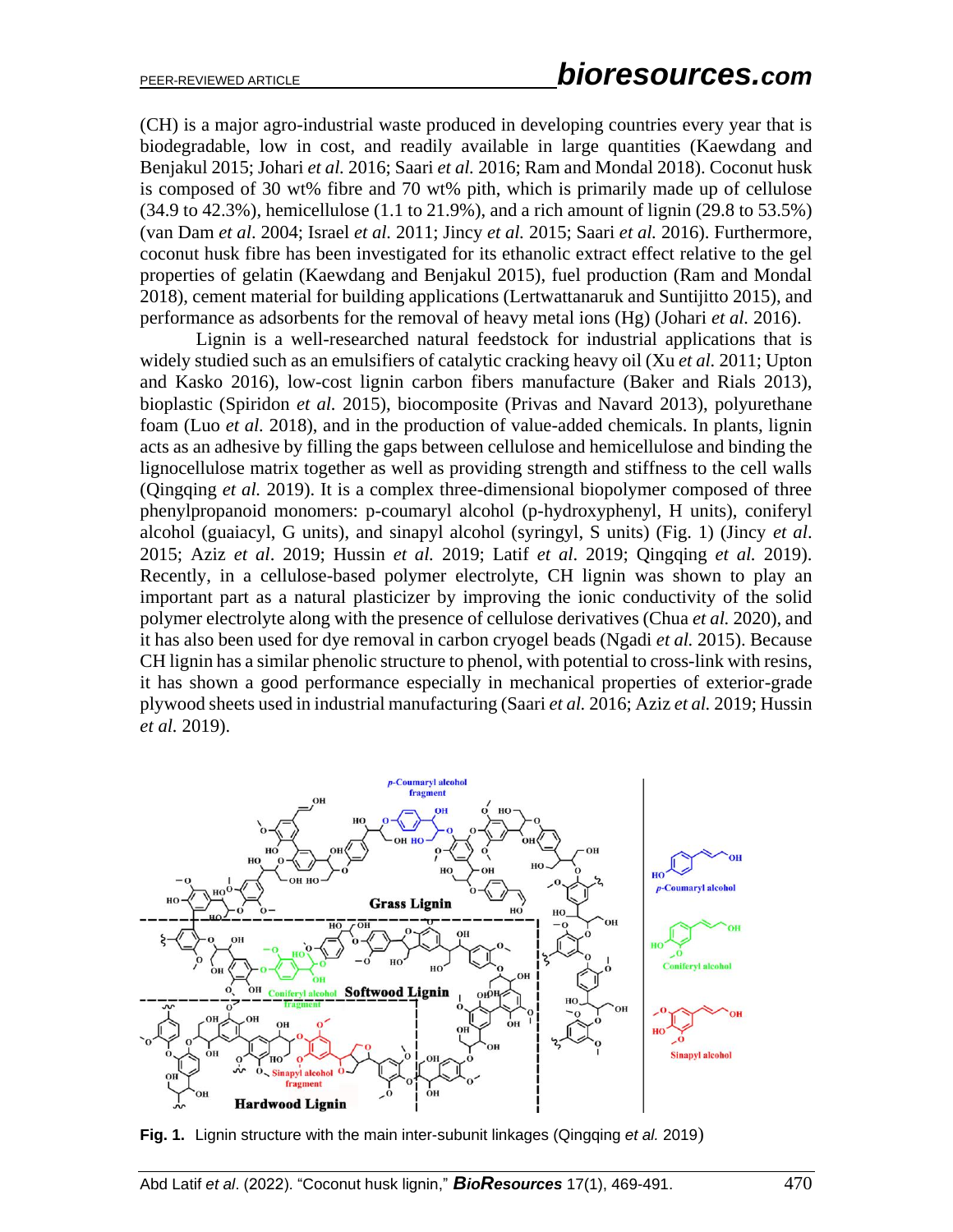A separation or pulping process is needed to utilize lignin and process it into highvalue products. The physicochemical characteristics of lignin obtained from alkaline pulping (kraft and soda) and organosolv pulping processes were different (Aziz *et al*. 2019; Latif *et al.* 2019). According to the previous studies, the alkaline processes are used to isolate lignin from wood content in the pulp and paper industry (96% of the market). The breaking down of aryl-ether linkages occurred during alkaline pulping, resulting in the liberation of the lignin fragments as well as their dissolution and condensation reaction. During the condensation procedure, the molecular size of lignin fragments increased because of the conjugate addition of carbanions to quinine methide intermediates (Hussin *et al*. 2013). Due to the absence of sulfur contents, the soda lignin obtained was much purer than kraft lignin, which also improved its reactivity (Tribot *et al.* 2019). Previously, organosolv pulping produced more reactive lignin with higher purity, resulting in a lower molecular weight that is mostly soluble in common solvents (Hussin *et al.* 2013; Latif *et al.* 2019). Moreover, their structure contains a high proportion of oxidized groups and phenolic hydroxyl groups (such as Hibbert ketones), which facilitates chemical modification and incorporation into polymer formulations (Hussin *et al.* 2013).

Consequently, the current research aimed to study the structural and physicochemical characteristics of lignin isolated from coconut husk (CH) using various pulping techniques (kraft, soda, and organosolv pulping), as well as its potential as a phenolic substitution for material applications. There have not been several studies contrasting the functionalization of alkaline and organosolv lignin isolated from CH biomass. The isolated kraft lignin (KL), soda lignin (SL), and organosolv lignin (OL) were characterized using Fourier transform infrared (FTIR) spectroscopy, gel permeation  $chromatography (GPC)$  analysis, and  ${}^{13}C$ - and 2D-heteronuclear single quantum coherence (HSQC) nuclear magnetic resonance (NMR) spectroscopy to investigate any changes in the structure of lignin after undergoing the pulping process. Additionally, thermal analyses were used to analyze the thermal activity of extracted lignins. Simultaneously, the phenolic acids, aldehydes, and sugar analysis of lignin were determined using high-performance liquid chromatography (HPLC) and high-performance anion-exchange chromatography with pulsed amperometric detection (HPAEC-PAD). To optimize the proper applications of lignin, the physicochemical characteristic of lignin isolated from CH were compared with several previous works.

# **EXPERIMENTAL**

# **Materials**

Coconut husks (CH) were collected in Sungai Petani, Kedah, Malaysia  $(5°39'08.5''N, 100°31'17.5''E)$  in August 2019. The husks were sun-dried for 2 days to remove any excess moisture before being ground into powder using a stainless steel laboratory blender (Waring Commercial, Torrington, CT, USA). Then, the ground CH was sieved into small particles (1 to 3 mm) and further dried in an oven at 50  $\degree$ C for 24 h. The chemical composition (% w/w) of the CH biomass in term of moisture content (9.26  $\pm$ 0.15%), ash content  $(2.50 \pm 0.002\%)$ , extractives content  $(9.16 \pm 0.14\%)$ , cellulose content  $(27.19 \pm 0.10\%)$ , hemicellulose content (14.64  $\pm$  0.70%), and Klason lignin (37.93  $\pm$ 0.91%) was determined based on the National Renewable Energy Laboratory (NSEL) laboratory analytical procedure (LAP) (Sluiter *et al.* 2005a,b, 2008a,b) and TAPPI T203 cm-09 (2009) standard. The obtained chemical composition in CH biomass was compared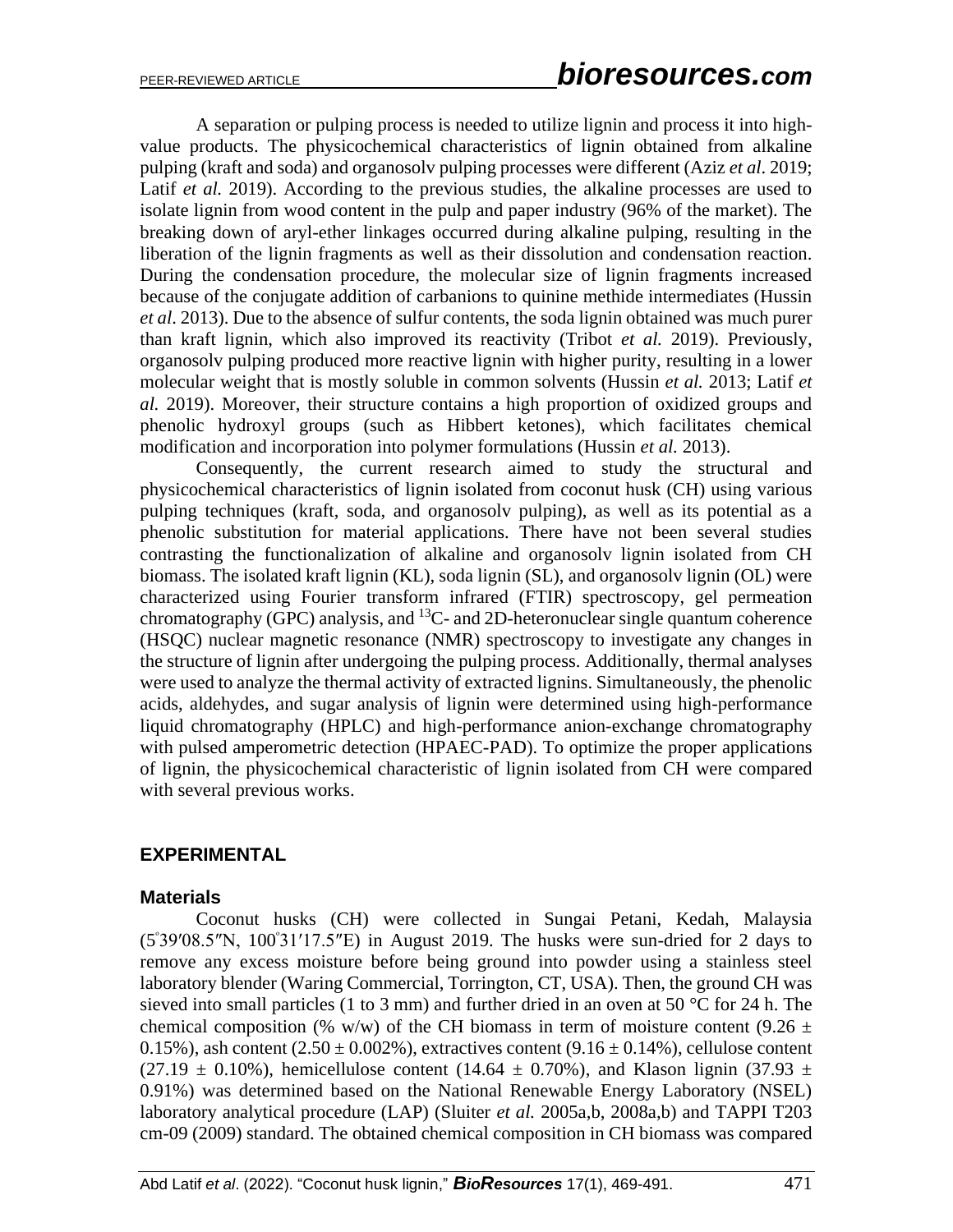with previous studies and is summarized in Table 1. For this study, the chemicals used such as nitrobenzene, *p*-hydroxybenzaldehyde, syringic acid, syringaldehyde, vanillic acid, *p*hydroxybenzoic acid, vanillin, ferulic acid, and *p*-coumaric acid, were obtained from Sigma-Aldrich (St. Louis, MO, USA). Toluene (grade AR), ethanol (99.7%), sulfuric acid (98%), sodium hydroxide (97%), hydrochloric acid (37% v/v), glacial acetic acid (99.8%), dichloromethane, and acetone were purchased from QReC (Rawang, Malaysia). Acetic anhydride  $(\geq 98.5\%)$ , acetonitrile (HPLC grade), and dimethyl sulfoxide-d6 (d6-DMSO) were obtained from Merck (Darmstadt, Germany). Chloroform (99.8%) and tetrahydrofuran (HPLC grade 99.99%) were from Fisher Chemicals (Loughborough, UK). Sodium sulfide (95%) was purchased from R&M Chemical (Essex, UK), as well as pyridine (≥ 99.5%) was purchased from Bendosen (KL, Malaysia). Sodium chlorite (80%) pure was obtained from Acros Organics (Morris Plains, NJ, USA). In all experiments, distilled water was used, except that ultrapure water was used for running HPLC and HPAEC-PAD analysis.

**Table 1.** Comparison of Chemical Composition of Coconut Husk Biomass with Previous Studies (Israel *et al.* 2011; Lertwattanaruk and Suntijitto 2015; Ram and Mondal 2018)

| Proximate Analysis                                                                             | Chemical Composition (% w/w) |                |               |               |  |
|------------------------------------------------------------------------------------------------|------------------------------|----------------|---------------|---------------|--|
|                                                                                                | This Work*                   | Lertwattanaruk | Ram and       | Israel et al. |  |
|                                                                                                |                              | and Suntijitto | Mondal (2018) | (2011)        |  |
|                                                                                                |                              | (2015)         |               |               |  |
| Moisture content                                                                               | $9.26 \pm 0.15$              | <b>NA</b>      | 3.40          | 25.50         |  |
| Ash content                                                                                    | $2.50 \pm 0.01$              | <b>NA</b>      | 5.20          | 9.00          |  |
| Klason lignin                                                                                  | $37.93 \pm 0.91$             | 29.80          | 47.50         | 53.50         |  |
| Cellulose                                                                                      | $27.19 \pm 0.10$             | 34.90          | 42.30         | 35.90         |  |
| Hemicellulose                                                                                  | $14.64 \pm 0.70$             | 21.90          | 1.10          | <b>NA</b>     |  |
| <b>Extractives content</b>                                                                     | $9.16 \pm 0.14$              | <b>NA</b>      | 9.10          | <b>NA</b>     |  |
| * All samples were run in triplicates and the average values as well as the standard deviation |                              |                |               |               |  |
| values were reported ( $n = 3$ )                                                               |                              |                |               |               |  |

# **Extraction of Lignin Using Pulping Process**

A 0.2-L TGYF-A stainless steel small high pressure chemical reactor (Henan Lanphan Industry Co. Ltd., Henan, China) was used when lignin was isolated under an alkaline (kraft and soda) and organosolv pulping process. In the alkaline pulping process, all of the conditions were the same as described in the authors' previous works (Hussin *et al.* 2013; Aziz *et al.* 2019) with minor changes. Kraft pulping process was initiated with the addition of active alkali (20%) and sulfidity (30%) at a ratio of 1:10 (solid to liquid, S:L). Meanwhile, in the soda pulping process, 30% of active alkali was used in the same ratio as described above. The maximum temperature, time, and pressure of the two pulping processes were set to 170  $\degree$ C (12 to 15 bar) for 3 h. The final products (pulp and black liquor) were collected by separation using vacuum filtration. After that, the concentrated black liquor was acidifed to pH 2 by dropwise addition of  $20\%$  (v/v) of sulfuric acid (H2SO4) to precipitate the kraft and soda lignin. Both precipitated lignins (KL and SL) were centrifuged at 3000 rpm for 15 min and oven-dried (50  $^{\circ}$ C) for 24 h. Subsequently, dry kraft and soda lignin were washed with excess water of pH 2 to remove any impurities or the residual of the hemicellulose compound before being dried in the oven (50 °C) for another 24 h.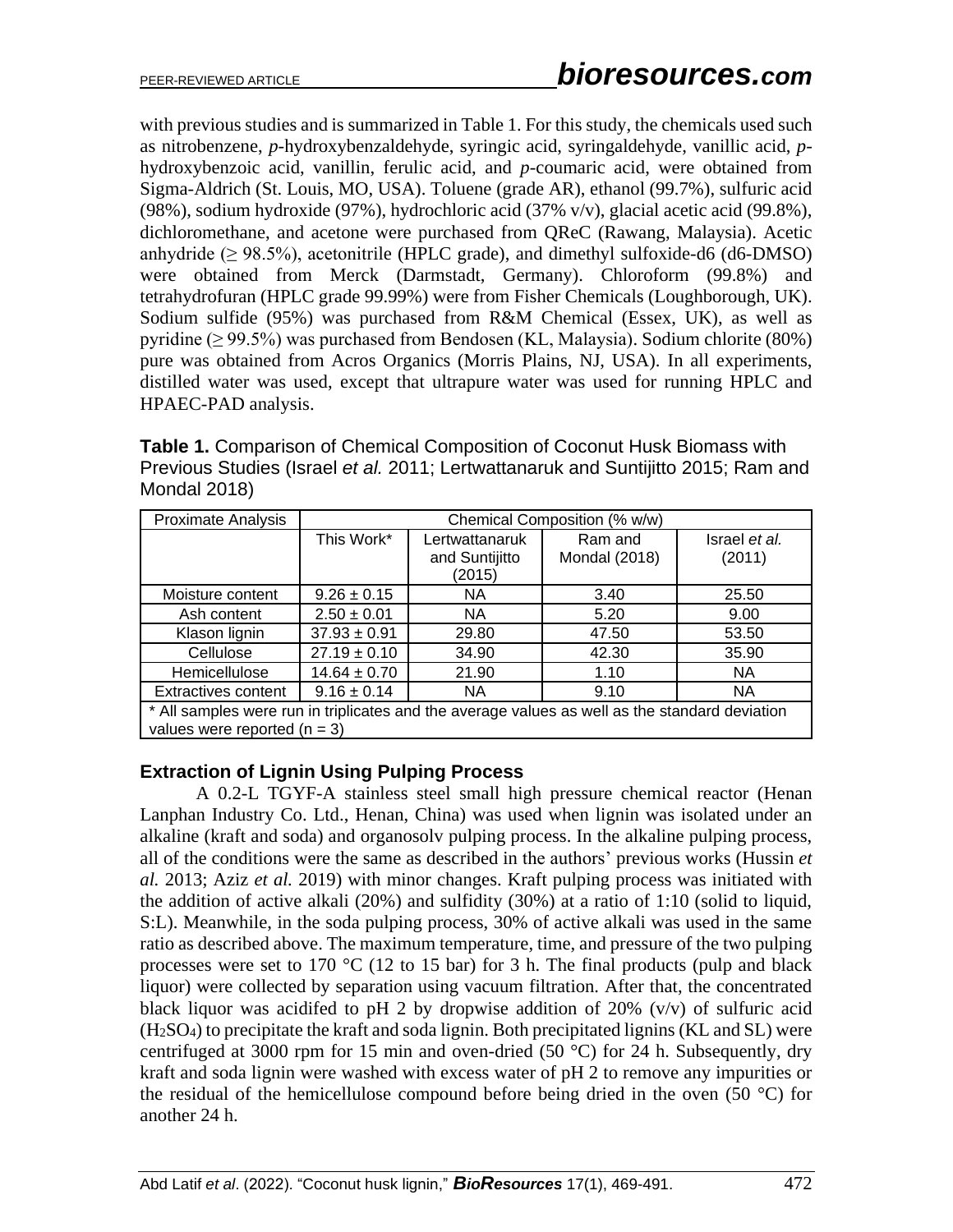In organosoly pulping, the addition of ethanol: water (65:35,  $v/v$ ) and 0.5% (w/w) of sulphuric acid as a catalyst was mixed with the same S:L ratio as mentioned in alkaline pulping. As outlined in the method by El Hage *et al*. (2010), the cooking temperature used was at 190 °C for 1 h with continuous stirring. After the process, the fibrous residue was washed three times ( $3 \times 50$  mL) with 80% warm ethanol (v/v), and the concentrated black liquor was secured using vacuum filtration. Then, the concentrated black liquor underwent precipitation with three volumes of water and the lignin was collected using the same centrifuge conditions as described above for alkaline pulping. Finally, the wet solid organosolv lignin (OL) was oven-dried at 50 for 24 h before being stored in a vial for further analysis (Hussin *et al.* 2013; Latif *et al.* 2019). The percentage yields of all collected lignin (KL, SL, and OL) were calculated using Eq. 1 below (Aziz *et al.* 2019):

Yield (%) = 
$$
\frac{\text{Weight of recovered lignin (g)}}{\text{Weight of CH (g)}} \times 100
$$
 (1)

### **Klason Lignin (HPAEC-PAD Analyses)**

All the CH pulp of kraft, soda, and organosolv pulping of extractive-free samples were powder-ground, and the moisture content was measured using a Kern MRS 120-3- Mettler Toledo moisture analyzer (Greifensee, Switzerland). Based on the method illustrated by Tahri *et al.* (2016), approximately 0.175 g of dried extractive-free pulp samples were measured and put inside the 50-mL centrifuge tubes. Then, 72% of sulfuric acid (H2SO4) was added to approximately 1.5 mL in the tubes and the mixture was stirred continuously around 5 min using a glass rod. After stirring, the tubes were incubated in a 30 °C water bath for 1 h before the addition of distilled water (42 mL) and kept in an autoclave for 1 h. After the tubes were cooled down, the samples were filtered using glass microfibers in a Buchner funnel. The sample residue was washed with distilled water and left to dry in a 105 °C oven for Klason lignin content. As for the filtrate (soluble fraction), it was transferred into a round bottom flask and diluted to 100 mL with distilled water for HPAEC-PAD analysis (Dionex ICS-3000, Dionex Corp; Thermo Scientific, Sunnyvale, CA, USA).

From the Klason lignin hydrolysis, the monosaccharide contents of soluble fractions can be separated and analyzed using HPAEC-PAD (ICS-3000 Dionex) equipped with a Dionex CarboPac PA-20 (3 x 150 mm) analytical column, as illustrated in Tahri *et al.* (2016) and Obame *et al.* (2019). Approximately 20 μL of filtered samples were eluted at 35 °C with a flow rate (0.4 mL/min) under the following conditions: 99.2% pure water and 0.8% 250 mM NaOH (0 to 20 min); 75% pure water, 20% 250 mM NaOH, and 5% 1 M CH3COONa/20 mM NaOH (20 to 37 min); and 40% pure water, 20% 250 mM NaOH, and 40% 1 M CH3COONa/20 mM NaOH (37 to 41 min). After each elution, there was a wash and a period of equilibration. The external sugar and uronic acid standards were used for calibration with seven points per curve. All the sugar-containing monosaccharides (such as fucose, glucose, xylose, galactose, mannose, rhamnose, arabinose, galacturonic acid, and glucuronic acid) standards were supplied by Sigma-Aldrich (St. Louis, MO, USA).

# **Lignin Characterization**

#### *Fourier transform infrared analysis*

A Thermo-Nicolet IR 2000 (Thermo Scientific; Waltham, MA, USA) FTIR spectrometer coupled with attenuated total reflectance (ATR) head of Perkin Elmer model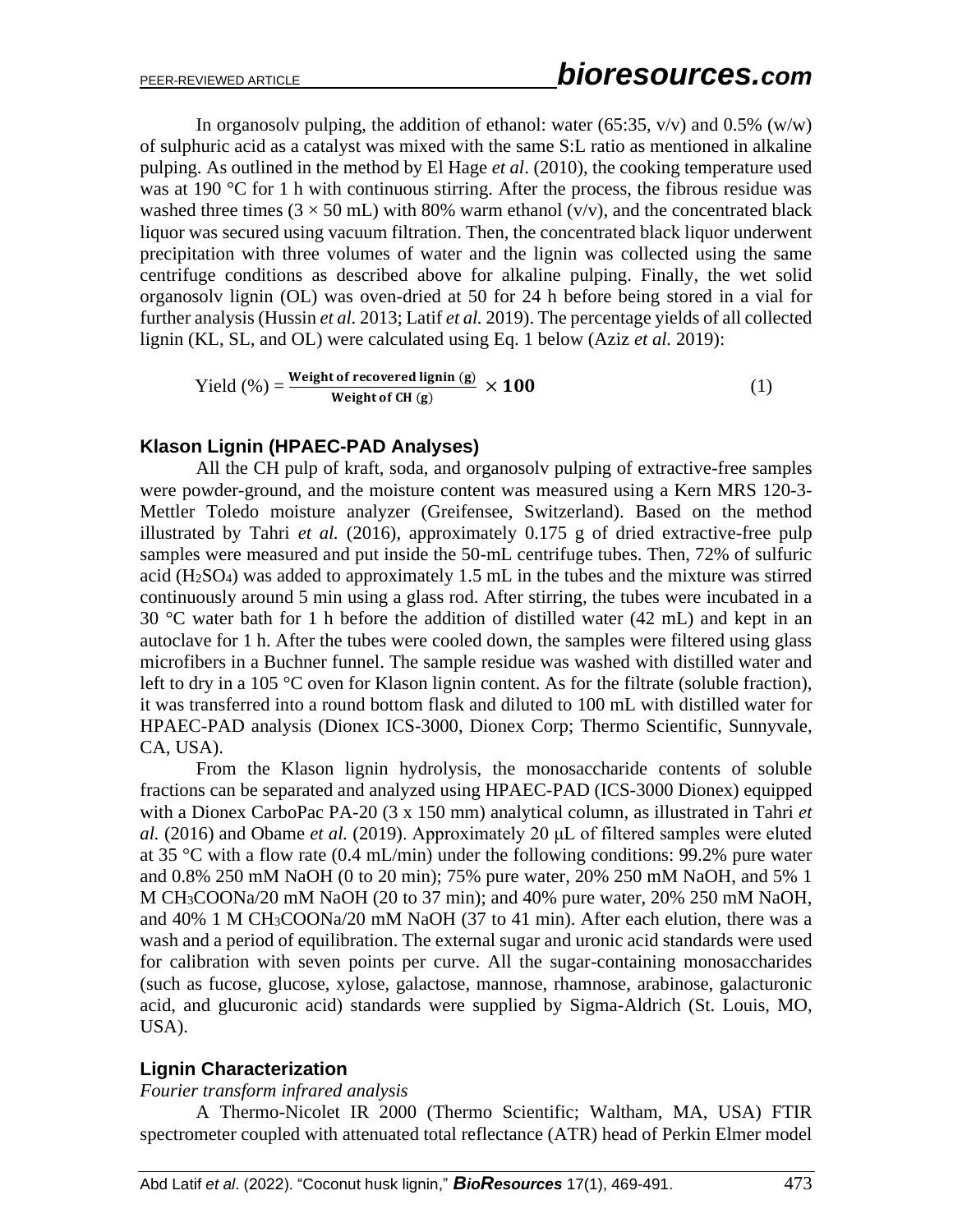(Waltham, MA, USA) was used to analyze the isolated alkaline and organosolv lignin (KL, SL, and OL) samples under the indirect transmittance mode. The spectra of the vibration bands were recorded across the 600 to 4000 cm<sup>-1</sup> region with a resolution of 4 cm<sup>-1</sup> and 20 scans per sample.

#### *Acetylation of lignin*

According to Faris *et al.* (2015), all lignin samples need to undergo an acetylation process to enhance their solubility in organic solvents, especially for NMR spectroscopy and GPC techniques. During the acetylation process, all the hydroxyl (-OH) groups are replaced with acetyl (-COCH3) groups. This process was done by dissolving approximately 1.2 g of lignin in an acetic anhydride/pyridine mixture (1:1), stirring continuously for 24 h at ambient temperature. After cooling the mixture to  $0^{\circ}$ C with ice cubes, approximately 150 mL of 1% (w/v) hydrochloric acid (HCl) was added dropwise until precipitation developed. Finally, the solid precipitation was collected by vacuum filtration and dried in a 60 °C oven for 24 h after being washed with an excess of water until the pH of filtrate became neutral (pH 6 to 7).

For liquid-state  $^{13}$ C and 2D-HSQC NMR spectroscopy, a volume of 0.5 mL d6-DMSO solvent was added to the acetylated lignin samples (KL, SL, and OL), and the samples were lightly heated with continuous stirring until completely dissolved. All NMR spectra were acquired using a Bruker Avance 500 MHz NMR spectrometer (Fallanden, Switzerland) with 22000 scans at 50 °C and interpreted with Bruker TopSpin software  $(v.3.5, Oxford, MS, USA)$ . Next, the measurement of the average molecular weight  $(M_w)$ and average molecular number (*M*n) were measured using an Agilent GPC model 1200 series analyzer connected to a UV detector (Agilent Technologies, Santa Clara, CA, US). An HPLC grade of mobile phase (tetrahydrofuran, THF) was used with a flow rate of 1.0 mL min-1 in a Waters 1525 Binary HPLC pump. In brief, approximately 15 mg of acetylated lignin was mixed in 1.5 mL of THF solvent, and elimination of impurities was done using a 0.40 μm filter. Following that, the polydispersity index (PDI) was calculated using the ratio  $(M_w/M_n)$  after about 20  $\mu$ L of solution (filtered) was injected into the GPC instrument.

#### *Thermal analysis*

The thermogravimetric analyses (TGA) of lignin samples (KL, SL, and OL) were studied using a Perkin Elmer TGA 7 analyzer (Waltham, MA, USA). The TGA analysis was performed at a continuous heating rate of 20  $^{\circ}$ C min<sup>-1</sup> in a nitrogen atmosphere (N<sub>2</sub>) across a temperature range of 30 to 900 °C. Differential scanning calorimetry (DSC) analysis was carried out with a Perkin Elmer Pyris 1 (Waltham, MA, USA) to determine the glass transition temperature  $(T_g)$  of each lignin sample. Each lignin sample was heated at a constant heating rate of 20  $^{\circ}$ C min<sup>-1</sup> over a temperature range between 30 and 200  $^{\circ}$ C.

#### *Phenolic acids and aldehydes composition*

A simple nitrobenzene oxidation method was used to determine the S/G ratio of coconut husk lignin by analyzing using high-performance liquid chromatography (HPLC) with minor modifications, as implied by the previous works (Hussin *et al.* 2013; Latif *et al.* 2019). Ground-dried lignin (approximately 50 mg) was placed in a steel autoclave with a mixture of 2 M NaOH and 5 mL of nitrobenzene before undergoing oil bath heating at 165 °C for 3 h. Then, the solution was cooled down in ice water before being transferred to a glass-liquid separation funnel. The extraction was done three times with the addition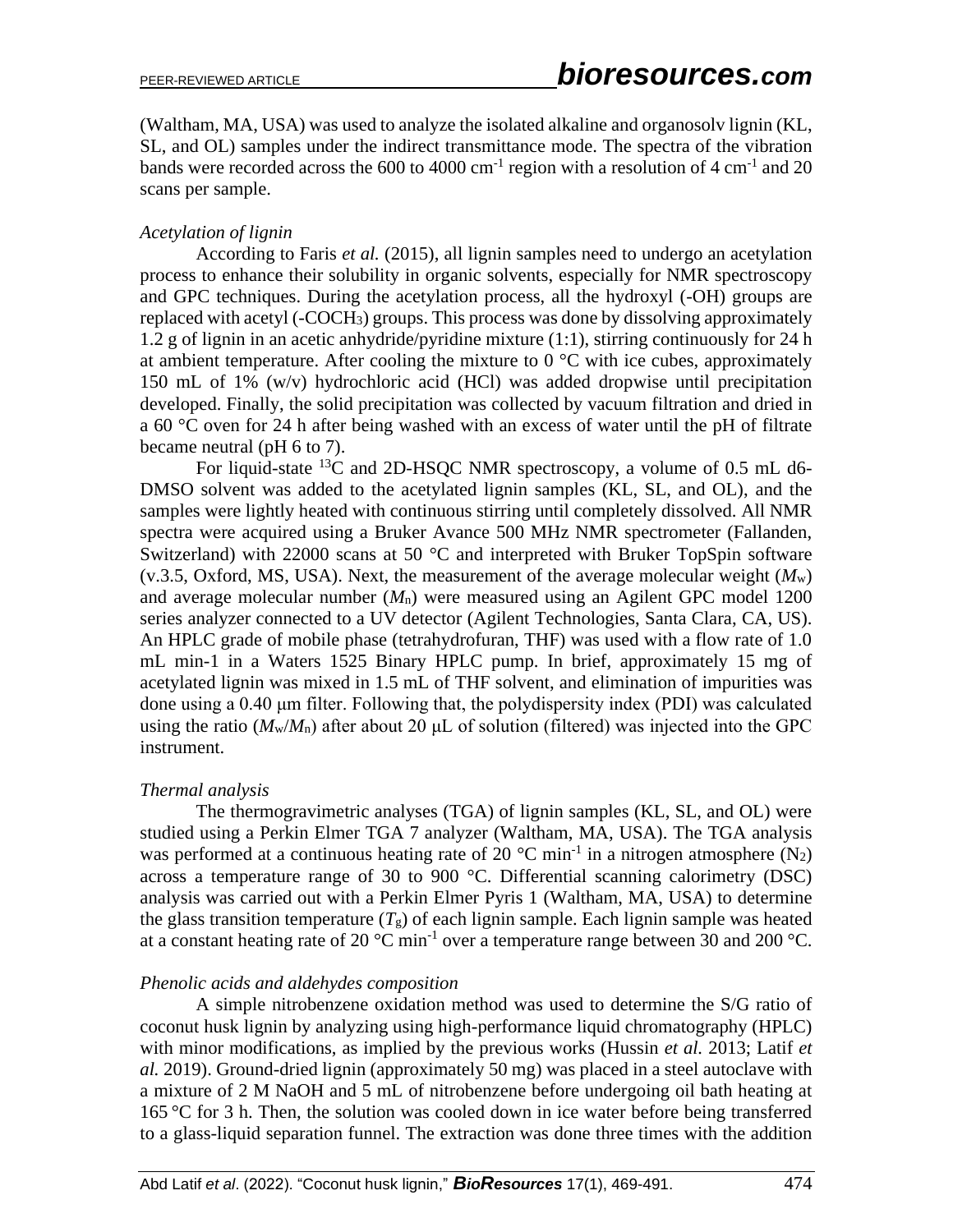of chloroform in the separation funnel to get rid of the nitrobenzene reduction product. The oxidation mixture (upper layer) was acidified by adding concentrated HCl solution until reaching a pH of 2 and 3 before the second extraction was done using chloroform. After the second extraction, the excess chloroform solvent inside the oxidation mixture was removed by an evaporation process using a rotary evaporator heated between 48 and 50 °C. The final volume of an organic mixture (as a stock solution) obtained was dissolved with dichloromethane solvent up to 10 mL. A volume of 0.4 mL of stock solution was pipetted into a 50-mL volumetric flask with subsequent dilution up to the mark with acetonitrile/ultrapure water mixture  $(1:2, v/v)$ . To avoid any impurities and insoluble particles before being injected into the HPLC system, the mixture of stock solution was filtered using a 0.40-μm Millipore membrane filter. Without any doubt, the classification of phenolic acids and aldehydes contents in CH lignin was detected using the Shidmazu HPLC system (Kyoto, Japan) coupled with Thermo Hypersil Gold C18 column (particle size 5 μm, length 250 mm, inner diameter 64.6 mm) by injecting approximately 20 μL of the solution. For the mobile phase, a mixture of acetonitrile/ultrapure water  $(1:8, v/v)$ together with 1% (v/v) of acetic acid was used in the HPLC system and operated at a flow rate of 1 mL min<sup>-1</sup>. Each chromatogram of the samples was supervised at 280 nm using an ultraviolet (UV) detector (Shidmazu HPLC system; Kyoto, Japan).

# **RESULTS AND DISCUSSION**

### **Proximate Analysis**

Table 2 summarizes the percentage yields of lignin samples (KL, SL, and OL), as well as the sugar analysis of the resulting hydrolysates with HPAEC-PAD. Kraft and soda lignins produced higher percentage yields (%) from the alkaline pulping than organosolv lignin. This revealed that alkaline pulping had more severe reaction conditions, which stimulates the delignification process of lignin from CH biomass (Hussin *et al.* 2013; Domínguez-Robles *et al.* 2017). At the same time, organosolv pulping produced a low percentage yield of lignin due to the use of ethanol solvent and low severity reaction conditions, which dissolves the small molecular weight fraction of lignin (Hussin *et al.* 2013; Latif *et al.* 2019). According to the literature on the monosaccharide composition of coconut husk (CH), all the pulp in this study after alkaline and organosolv pulping contained a higher proportion of glucose and xylose.

**Table 2.** Sugar Analysis of Kraft, Soda, and Organosolv Lignin from Coconut Husk (% w/w on Dry Matter)

|                                                                                                                                                                                                 | KL                                                    | SL               | OL               |  |  |
|-------------------------------------------------------------------------------------------------------------------------------------------------------------------------------------------------|-------------------------------------------------------|------------------|------------------|--|--|
| Yield $(\%)$                                                                                                                                                                                    | $21.74 \pm 2.04$                                      | $23.67 \pm 1.82$ | $2.79 \pm 0.30$  |  |  |
| Glucose (%)                                                                                                                                                                                     | $21.83 \pm 1.17$                                      | $22.19 \pm 5.63$ | $33.26 \pm 3.28$ |  |  |
| Xylose (%)                                                                                                                                                                                      | $64.65 \pm 3.36$                                      | $65.25 \pm 8.26$ | $58.67 \pm 4.50$ |  |  |
| Galactose (%)                                                                                                                                                                                   | $2.96 \pm 1.68$                                       | $2.81 \pm 0.41$  | $3.22 \pm 0.15$  |  |  |
| Arabinose (%)                                                                                                                                                                                   | $6.89 \pm 3.92$                                       | $6.61 \pm 0.90$  | $0.58 \pm 0.05$  |  |  |
| Mannose (%)                                                                                                                                                                                     | $0.96 \pm 0.33$<br>$1.32 \pm 0.72$<br>$3.34 \pm 0.38$ |                  |                  |  |  |
| * All samples were run in triplicate and the average values as well as the standard deviation<br>values were reported $(n = 3)$<br>* KL = kraft lignin; SL = soda lignin; OL= organosolv lignin |                                                       |                  |                  |  |  |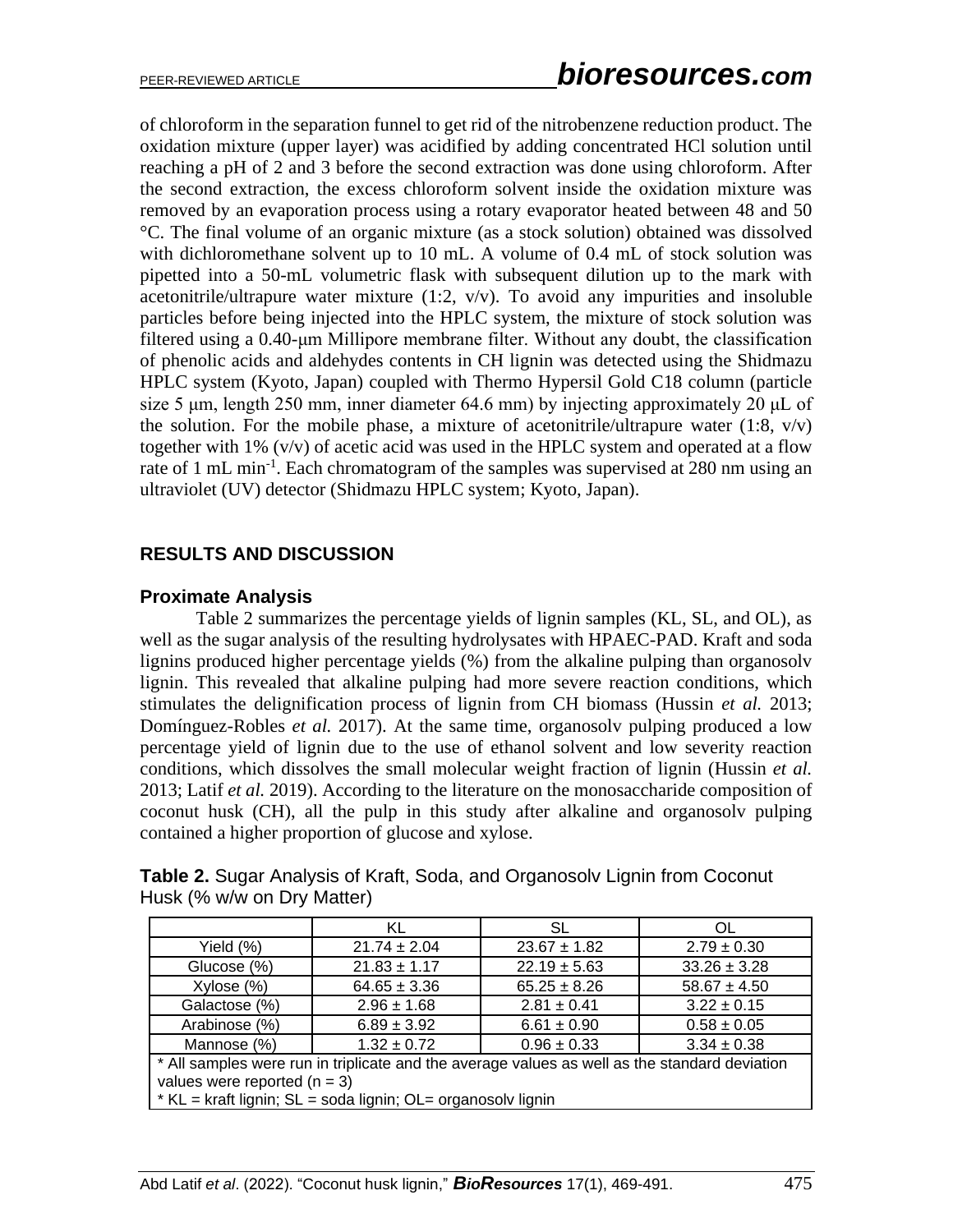All the glucose comes from cellulose, a linear macromolecular polysaccharide that is made up of β-1,4-glycosidic bonds that connect a long chain of glucose units. Meanwhile, hemicellulose monosaccharide units primarily consist of xylose, arabinose, galactose, mannose, and some low-content saccharides (rhamnose and fructose) (Wang *et al*. 2017). The cellulosic composition in alkaline substrates pulp (KL and SL) was lower in glucose composition than that of organosolv substrate pulp (OL), resulting in higher removal of lignin because alkaline lignin produced a higher percentage yield of lignin (Sangian and Widjaja 2018).

### **Structural Characterization of Lignin**

#### *FTIR analysis*

Fourier-transform infrared spectroscopy was used to observe any structural differences in the peak positions of vibrational bands between the three types of lignin compounds (KL, SL, and OL). Figure 2 depicts absorption band functionalities within the expanded region  $(600 \text{ to } 1800 \text{ cm}^{-1})$  of FTIR spectra in all CH lignin samples, and the assignment bands are compiled in Table 3. The KL and SL spectra revealed moderately intense G bands (around  $1271$  and  $1032 \text{ cm}^{-1}$ ) and weakly intense S bands (around 1331, 1112, and 826 cm<sup>-1</sup>) while the OL spectra revealed quite strong G and S bands. The absorbance signal of S unit bands (1327, 1114, and 826 cm<sup>-1</sup>) in OL spectra was noticeably higher than that of G bands in KL and SL, suggesting that the OL sample contained more syringyl content, as reported in the previous literature (Hussin *et al.* 2013).



**Fig. 2.** FTIR spectra of KL, SL, and OL isolated from CH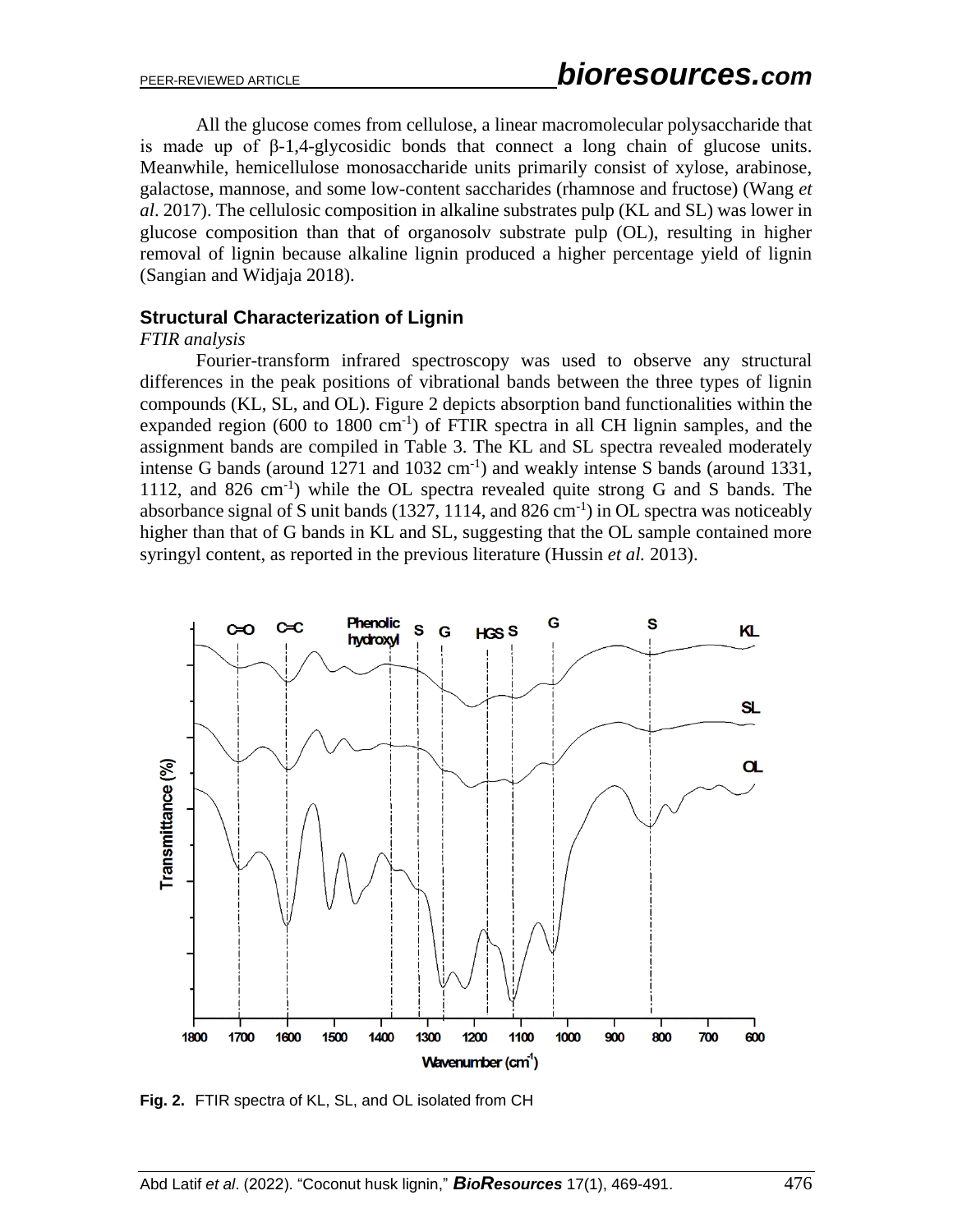| Assignment                                           | KL                                  | SL   | OL   |
|------------------------------------------------------|-------------------------------------|------|------|
|                                                      | Band Wavenumber (cm <sup>-1</sup> ) |      |      |
| C=O stretching of aldehyde/ketone groups             | 1701                                | 1702 | 1700 |
| C=C stretching vibration in benzene ring             | 1600                                | 1603 | 1600 |
| C=C stretching vibration in benzene ring             | 1502                                | 1501 | 1503 |
| C-H deformation (asymmetric in $-CH_3$ and $-CH_2$ ) | 1444                                | 1454 | 1452 |
| C-C stretching (aromatic skeleton) with C-H in plane | 1422                                | 1425 | 1424 |
| deformation                                          |                                     |      |      |
| O-H stretching vibration (phenolic OH)               | 1361                                | 1364 | 1367 |
| C-O stretching (syringyl)                            | 1331                                | 1330 | 1327 |
| $C-O$ (H) + $C-O$ (Ar) (phenolic OH) and ether in    | 1271                                | 1269 | 1269 |
| syringyl and guaiacyl)                               |                                     |      |      |
| Ar-CH in plane deformation (syringyl)                | 1111                                | 1112 | 1114 |
| C-O (H) + C-O (C) (first-order aliphatic OH and      | 1032                                | 1030 | 1034 |
| ether)                                               |                                     |      |      |
| C-H out of plane (aromatic)                          | 915                                 | 915  | 916  |
| C-H out of plane                                     | 826                                 | 824  | 826  |

|  |  | Table 3. FTIR Assignment Bands of Coconut Husk Lignin |  |
|--|--|-------------------------------------------------------|--|
|--|--|-------------------------------------------------------|--|

The use of mixture solvent (ethanol-water) in organosolv pulping leads to the presence of free acetic acid from hemicelluloses, which contributes to lignin dissolution. As a result, it stimulates acid hydrolysis of the lignin structure, resulting in more intense peaks of the phenolic groups  $(1367 \text{ cm}^{-1})$  and carbonyl groups  $(1700 \text{ cm}^{-1})$  than alkaline pulping (Latif *et al.* 2019). In comparison, KL and SL samples had remarkably higher G bands intensities than OL, which was primarily because of the demethoxylation during the alkaline pulping process. It has been stated that demethoxylation reactions occur under severe reaction conditions during the alkaline pulping process, resulting in more stable Gtype structures from S-type groups within the lignin molecules (Hussin *et al.* 2013; Aziz *et al.* 2019). According to Aziz *et al*. (2019), the presence of more G-type units in the lignin structure demonstrated that lignin had a better potential as an active site for polymerization. Furthermore, the typical absorption signal of HGS units for all lignin isolated from CH is comparable to wood lignin rather than occurring plant lignin due to a lack of hydroxyl phenyl propane (H) band in the spectra around 1160 cm-1 (Hussin *et al.* 2018). Hereby, it was confirmed that all the CH lignin structures produced are primarily made up of S-type and G-type units.

#### *NMR spectral analysis*

The structural properties of all acetylated CH lignin were further characterized *via* NMR techniques. All the spectra were interpreted and compared with the other previous research as a reference on acetylated lignin (Sa'don *et al.* 2017a,b; Aziz *et al.* 2019; Latif *et al.* 2019). As shown in Fig. 3 and summarized in Table 4, the <sup>13</sup>C NMR spectra of all acetylated lignin were qualitatively and quantitatively measured and placed into different categories of hydroxyl groups (-OH) and their derivatives. As the reference, the integral of the 162 to 102 ppm region was used, with six aromatic carbons and 0.12 vinylic carbons assumed. The integral value was divided by 6.12, which corresponded to one aromatic ring (Hussin *et al.* 2013). Within the integral region between 172 and 165 ppm chemical shift, the number of hydroxyl (-OH) groups in acetylated lignin samples were calculated. In all acetylated lignin spectra, the presence of guaicyl, syringyl, and p-hydroxyphenyl units was associated with the aromatic region at 100 to 160 ppm (Fig. 3). According to the previous studies, the signals of S units were revealed around 104, 139, and 154 ppm (carbon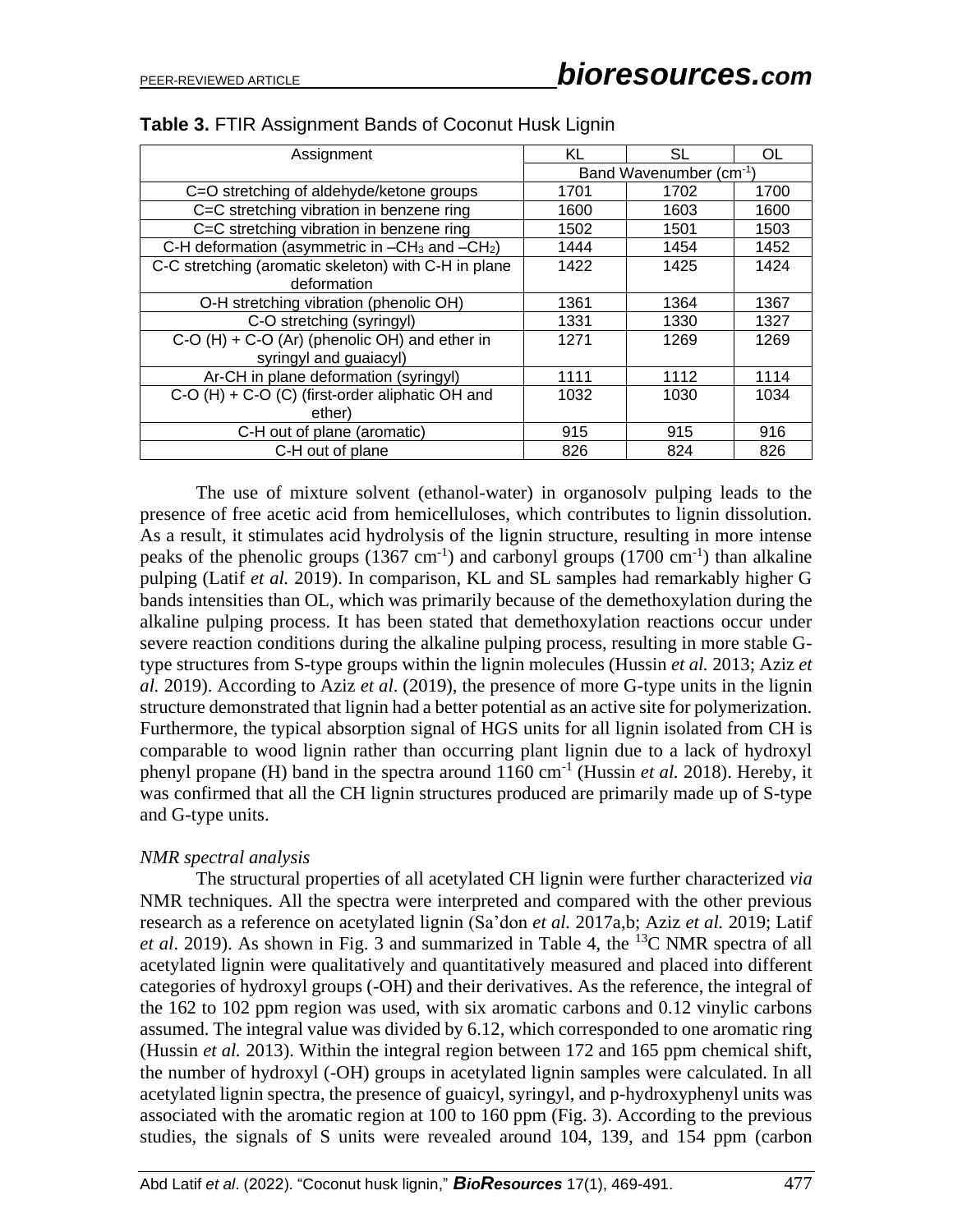positions C2/C6, C4, and C3/C5), while G units signals were found at 113, 119, 135, and 146 ppm (carbon positions C2, C6, etherified C1, and non-etherified C3). The signal of 127 ppm was attributed to the H units in both alkaline and organosolv lignin samples. Furthermore, the carbon in carbonyl and carboxyl groups produced by the aliphatic esters and aliphatic carboxyls in lignin structures resulted in 172 ppm and 170 ppm showing a strong and moderate signal, respectively (El Hage *et al*. 2009; Hussin *et al.* 2013; Aziz *et al.* 2019). Moreover, the higher G unit signals in all acetylated lignin samples implied that CH lignin consists of a higher content of guaiacyl (G) units compared to the syringyl (S) units, as indicated by FTIR analysis and reported by Aziz *et al.* (2019).

Based on the integration of acetylated lignin samples, Fig. 3 and Table 4 show the amount of primary aliphatic (172.0 to 169.6 ppm), secondary aliphatic (169.6 to 168.6 ppm), phenol hydroxyl groups (168.6 to 165.0 ppm), and methoxy groups (58 to 54 ppm). The methoxy groups (-OCH3) in G and S units in the lignin structures were assigned to the sharp peak observed at signal 57 ppm. It was detected that OL had a higher quantity of primary aliphatic – OH (0.49/Ar) than KL (0.13/Ar) and SL (0.16/Ar). For the amount of secondary aliphatic – OH, the KL  $(0.28/Ar)$  and SL  $(0.27/Ar)$  were nearly unchanged, but the OL (0.18/Ar) was remarkably lower. According to the previous study, the value of primary aliphatic-OH groups driven from integrals at 172 to 165 ppm and 65 to 58 ppm (0.97/Ar) had a good correlation for OL, indicating a higher amount of primary aliphatic-OH (0.49/Ar) functional groups in lignin structures (Hussin *et al.* 2013).



**Fig. 3.** <sup>13</sup>C NMR spectrum of acetylated coconut husk KL, SL, and OL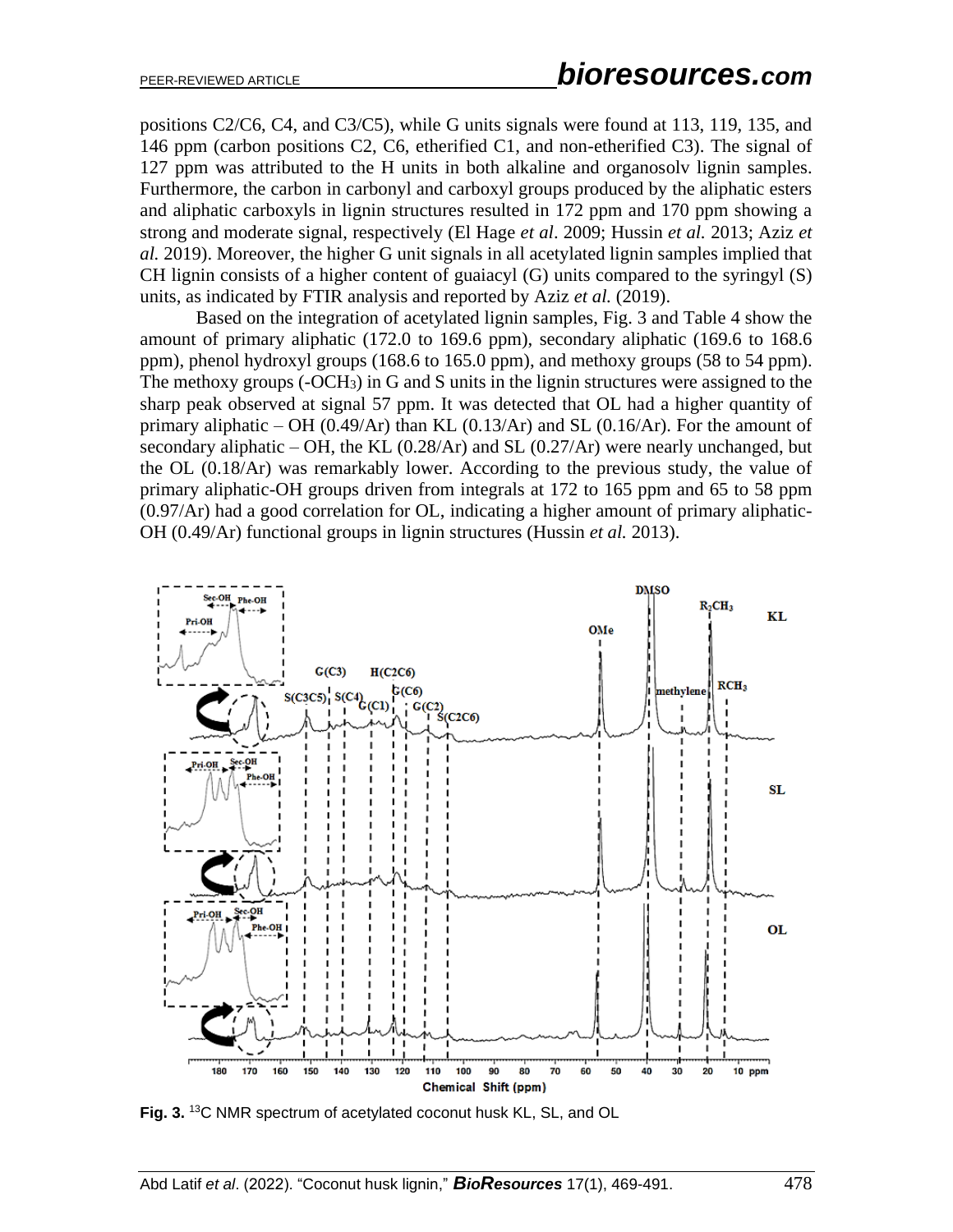Moreover, the amount of phenolic-OH in SL (0.25/Ar) and KL (0.19/Ar) were higher than in OL (0.15/Ar) because during alkaline pulping, the CH biomass undergoes a significant cleavage of aryl-ether bonds, resulting in a greater amount of phenolic hydroxyl groups. According to Aziz *et al.* (2019), in a study on the utilization of alkaline lignin from coconut husk biomass, the phenolic-OH content of SL (0.82/Ar) was also higher than that of KL (0.76/Ar), as shown in Table 4. As a result, it has been demonstrated that isolation of lignin from CH biomass using soda pulping produced lignin structures with a high amount of phenolic content. Furthermore, an increased amount of phenolic-OH content in the lignin structure allows for the activation of free ring position during the polymerization reaction, making it more reactive especially during the resinification process of phenolic resins (Hussin *et al.* 2018; Aziz *et al.* 2019).

| Range                                                             | Assignment                                                            | Amount (per Ar) |           |           |      |        |
|-------------------------------------------------------------------|-----------------------------------------------------------------------|-----------------|-----------|-----------|------|--------|
| (ppm)                                                             |                                                                       | KL              | <b>SL</b> | <b>OL</b> | KL*  | $SL^*$ |
| $172$ to<br>169.6                                                 | Primary aliphatic - OH                                                | 0.13            | 0.16      | 0.49      | 0.16 | 0.22   |
| 169.6 to<br>168.6                                                 | Secondary aliphatic -<br>OН                                           | 0.28            | 0.27      | 0.18      | 0.39 | 0.35   |
| 168.6 to<br>165                                                   | Phenolic-OH,<br>conjugated - COOR                                     | 0.19            | 0.25      | 0.15      | 0.76 | 0.82   |
| 155 to 142                                                        | Aromatic C-O                                                          | 1.78            | 1.94      | 1.96      |      |        |
| 142 to 124                                                        | Aromatic C-C                                                          | 2.21            | 2.68      | 2.02      |      |        |
| 124 to 102                                                        | Aromatic C-H                                                          | 2.12            | 2.66      | 2.13      |      |        |
| 89 to 78                                                          | $C\beta$ in $\beta$ -O-4, $C\alpha$ in $\beta$ 5,<br>and $\beta\beta$ |                 |           | 1.63      |      |        |
| 73 to 71                                                          | $C\alpha$ in $\beta$ -O-4                                             |                 |           | 0.19      |      |        |
| 64 to 61                                                          | $C_{\gamma}$                                                          |                 |           | 0.44      |      |        |
| 58 to 54                                                          | OMe, C1, and $C\beta$                                                 | 0.39            | 0.51      | 0.38      |      |        |
| 90 to 58                                                          | Alk-O                                                                 |                 |           | 2.33      |      |        |
| 65 to 58                                                          | OH <sub>prim</sub>                                                    |                 |           | 0.97      | 0.16 | 1.30   |
| 31 to 29                                                          | $\alpha$ , $\beta$ Methylene groups                                   |                 |           | 0.48      |      |        |
| 21                                                                | CH <sub>3</sub> in acetyl group                                       |                 |           | 0.43      |      |        |
| 19                                                                | OCH <sub>2</sub> CH <sub>3</sub>                                      |                 |           | 0.32      |      |        |
| 15                                                                | $\gamma$ Methyl in n-propyl<br>side chain                             |                 |           | 0.26      |      |        |
| *This is in reference to results obtained from Aziz et al. (2019) |                                                                       |                 |           |           |      |        |

**Table 4.** Comparison of Signal Assignment for <sup>13</sup>C NMR Spectroscopy of Acetylated Coconut Husk of KL, SL, and OL with the Previous Study (Aziz *et al.* 2019)

The 2D-HSQC NMR spectrum was used to obtain details on the structural composition of all lignin samples. In the aromatic region of the HSQC spectrum, the main signals ( $\delta c/\delta H$  160 to 100/6.0 to 8.0 ppm) are depicted in Fig. 4 (a, b, and c). According to the previous studies (Hussin *et al.* 2014; Sa'don *et al*. 2017a; Latif *et al*. 2019), the correlation at  $\delta$ <sub>C</sub>/ $\delta$ <sub>H</sub> (104.8/6.73 ppm) was assigned to C<sub>2</sub>/C<sub>6</sub> position of syringyl (S) units, while the correlation for guaiacyl (G) units was assigned at  $\delta c/\delta H$  107.7/6.9 to 7.2 ppm  $(C_2/H_2)$  and  $\delta C/\delta H$  115.4/6.8 to 6.9 ppm  $(C_5/H_5)$ . Furthermore, the signal for p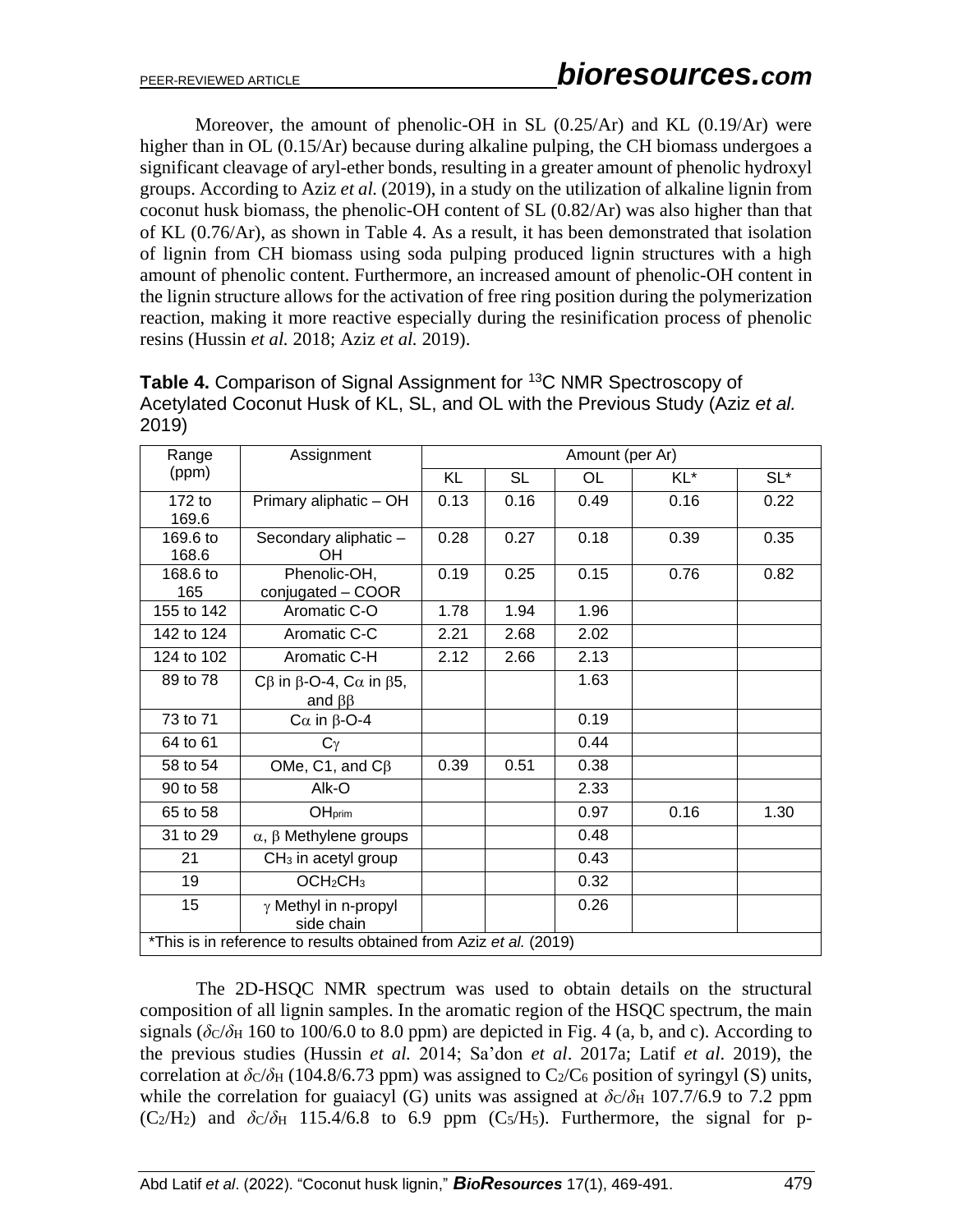hydroxyphenyl (H) units was assigned at a correlation of  $\delta$ c/ $\delta$ <sub>H</sub> (130.5/7.25 ppm). This information was in strong agreement with the FTIR and  $^{13}$ C NMR results, which confirmed kraft, soda, and organosolv lignin as natural HGS units lignin. The p-coumarate (pCE 2/6) correlations were encountered at the  $\delta c/\delta H$  (126.8/7.4 to 7.6 ppm) region.

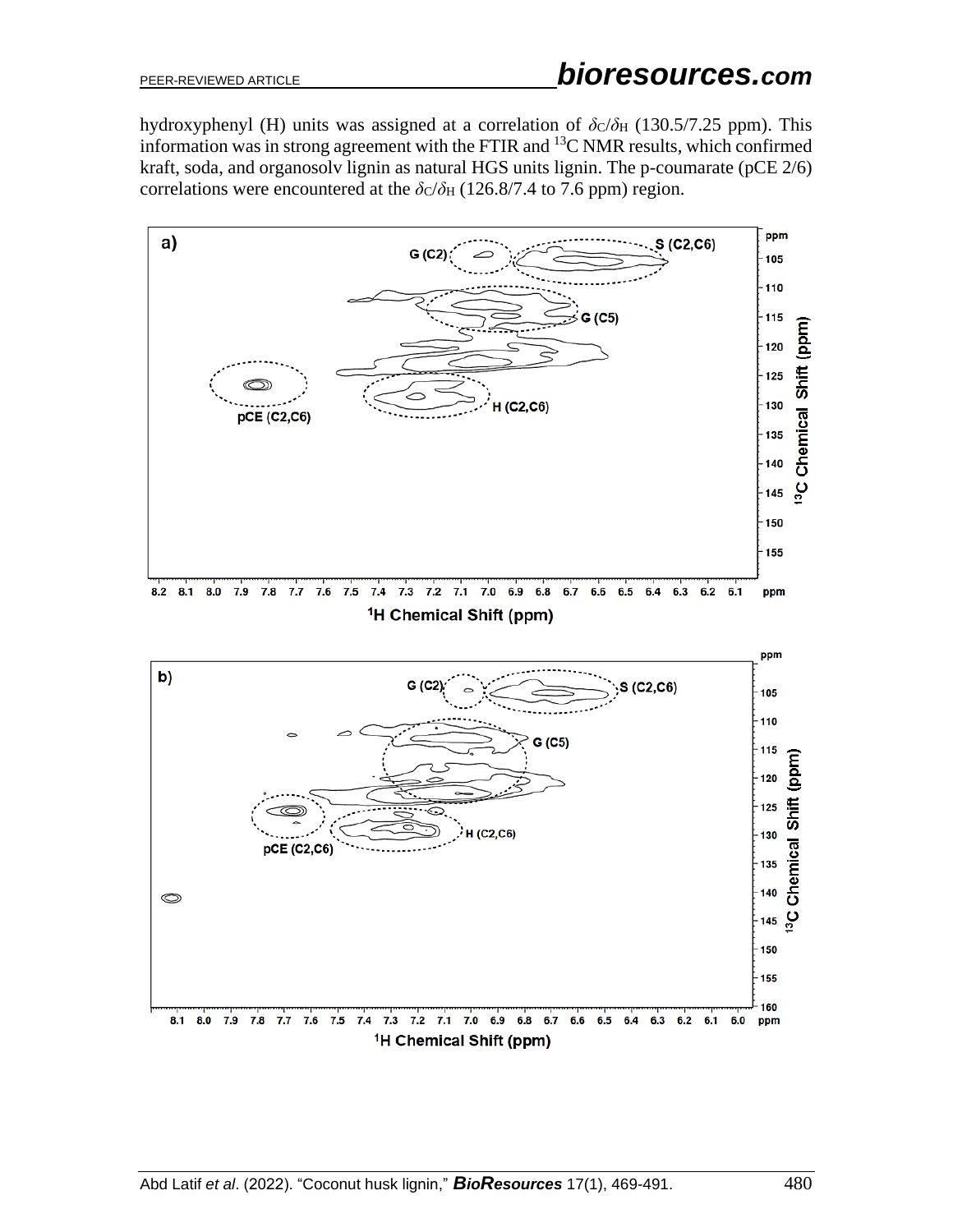

**Fig. 4.** 2D-HSQC NMR spectrum of acetylated coconut husk a) KL, b) SL, and c) OL

#### *GPC analysis*

Gel permeation chromatography was used to investigate the changes in molecules size and the distribution of alkaline and organosolv acetylated lignin samples. Table 5 shows the polydispersity value (PD) of the lignin fraction, which was calculated by dividing the value of average molecular weight (*M*w) by the average molecular number ( $M_n$ ). Based on Table 5, the SL sample had the highest  $M_w$  ( $M_{w \text{ SL}}$ : 959 g mol<sup>-1</sup> >  $M_{w \text{ KL}}$ ): 769 g mol<sup>-1</sup> >  $M_{\text{w}}$  ol: 606 g mol<sup>-1</sup>) and polydispersity values (PD) (PD sl: 2.44 > PD kl:  $2.32 > PD$  ol. 1.37) when compared to KL and OL samples. This observation could be attributed to the different lignin compositions produced by the various pulping processes. According to the previous studies, the molecular weight of lignin may be related to some amounts of C-C bonds between phenylpropanoic units (involved in the C5 aromatic ring), even though β-O-4 linkages are the most common linkages in all types of lignin. It was reported that when guaiacyl-type (G) units were compared to syringyl-type (S) units, the G-type units were more adequate to form these C-C bonds because S-type units contained both substitution of C3 and C5 positions of methoxy groups. This explains why during the pulping process, this kind of C-C bond does not cleave due to its high stability. Thus, lignin with more guaiacyl-type (G) units was anticipated to result in an increased amount of molecular weight than lignin with syringyl-type (S) units (Hussin *et al.* 2013; Aziz *et al.* 2019). The difference in *M*<sup>w</sup> values between KL and SL could be associated with the repolymerization reaction that occurs during the alkaline pulping method. During the kraft pulping method, the hydroxide and hydrosulfide anions react with lignin molecules, resulting in smaller water/alkali soluble-fragments of the polymer. Because of the production of a smaller molecular weight of KL, this fragmentation was extended through the cleavage of α-aryl ether and β-aryl ether bonds, which is the primary process in alkaline medium (Ibrahim *et al*. 2011). The results obtained for alkaline lignin (KL and SL) were further reviewed with the previous research (in terms of the same source of raw material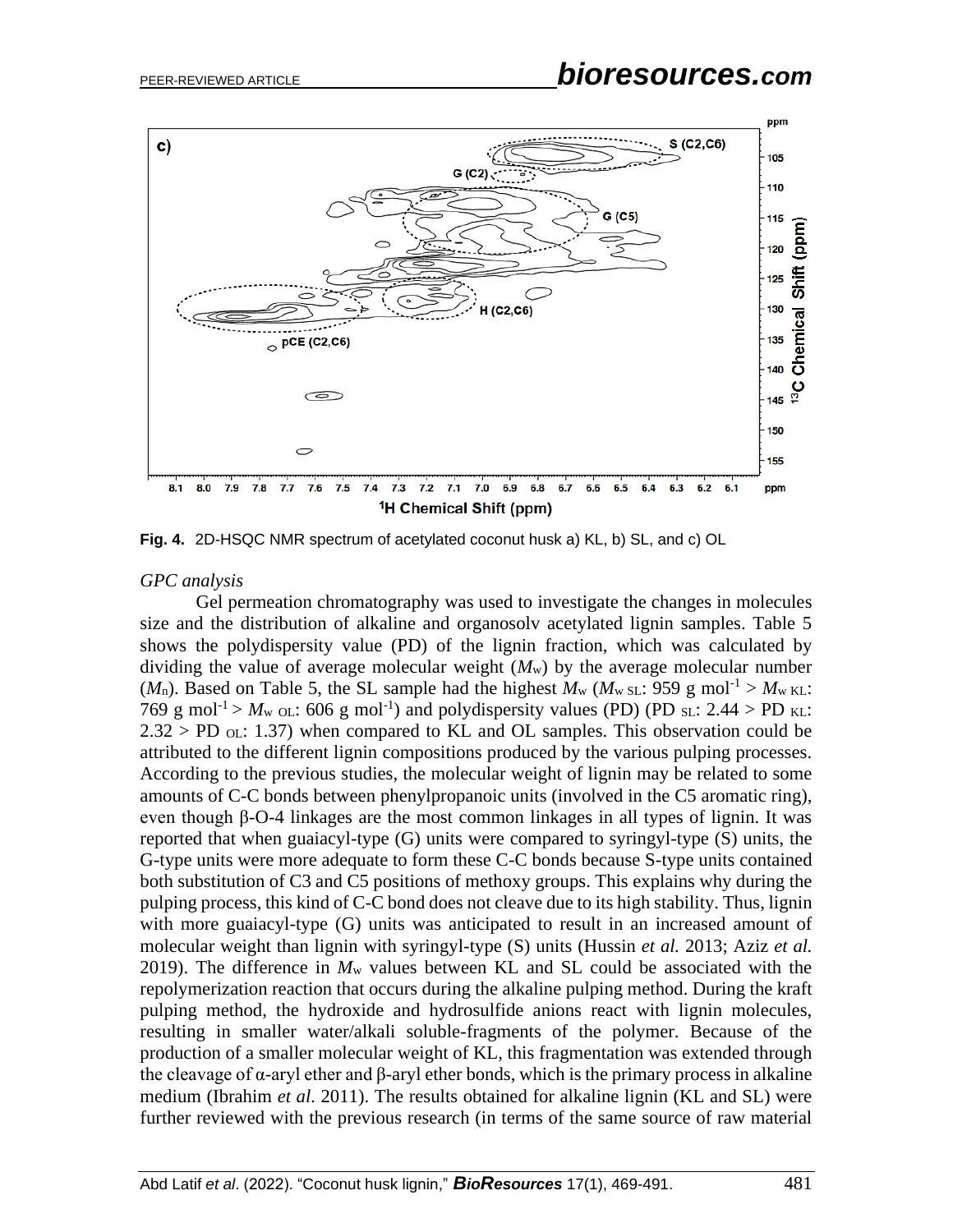and pulping process). The  $M_w$  value of SL ( $M_w$  sL: 2076 g mol<sup>-1</sup>), and KL ( $M_w$  kL: 1639 g mol<sup>-1</sup>) (Aziz *et al.* 2019), and an ethanol soluble fraction of coconut shell ( $M<sub>w</sub>$  EtOH-F: 1598 g mol<sup>-1</sup>) (Avelino *et al.* 2019) were higher than  $M_w$  values obtained in this study. As previously reported, the OL would result in low *M*<sup>w</sup> value with smaller fragments due to the breaking of carbohydrate-lignin  $\alpha$ -O-4 bonds and  $\beta$ -O-4 bonds to a limited extent during the organosolv pulping process. Because OL has a lower polydispersity (PD) value than KL and SL, it is predicted that OL will have a higher solubility in some organic solvents than other lignin derivatives (Hussin *et al.* 2013; Sa'don *et al.* 2017a, 2017b; Latif *et al*. 2019). Many studies focused on the preparation of phenolic resins with a higher molecular weight of lignin samples (KL and SL) due to the activation of more free ring positions in G-type units (Hussin *et al.* 2018; Aziz *et al.* 2019; Hussin *et al.* 2019).

| Lignin                                                                                      | $M_{\rm w}$ (g mol <sup>-1</sup> ) | $M_n$ (g mol <sup>-1</sup> ) | $PD$ $(M_w/M_n)$ |  |
|---------------------------------------------------------------------------------------------|------------------------------------|------------------------------|------------------|--|
|                                                                                             | 769                                | 331                          | 2.32             |  |
|                                                                                             | 959                                | 393                          | 2.44             |  |
|                                                                                             | 606                                | 441                          | 1.37             |  |
| $SL^*$                                                                                      | 2076                               | 513                          | 4.05             |  |
| KL <sup>*</sup>                                                                             | 1639                               | 488                          | 3.36             |  |
| EtOH-F*                                                                                     | 1598                               | 807                          | 1.98             |  |
| *This is in reference to results obtained from Aziz et al. (2019) and Avelino et al. (2019) |                                    |                              |                  |  |

**Table 5.** Comparison of GPC Analysis of All Acetylated Alkaline and Organosolv Lignin with the Previous Studies (Avelino *et al.* 2019; Aziz *et al.* 2019)

#### *Thermal behaviour analysis*

Lignin is now extensively used in a variety of applications, especially in high temperature environments; thus, lignin's thermal decomposition has been studied (Watkins *et al.* 2015; Aziz *et al.* 2019; Latif *et al.* 2019). The thermal behaviour of alkaline lignin (KL and SL) and OL were studied using TGA and DSC. The thermogravimetric (TG) and derivative thermogravimetric (DTG) thermograms of all lignin samples are shown in Fig. 5a, 5b, and summarized in Table 6. The TG thermogram presents the weight loss of lignin as a function of thermal degradation temperature, while the DTG thermogram shows the corresponding rate of weight loss relative to temperature. All lignin thermograms were referred to and compared to the previous studies published in peer-reviewed journals (Ibrahim *et al*. 2011; Hussin *et al.* 2013; Watkins *et al.* 2015; Latif *et al.* 2019). The initial degradation step at around 30 to 180 °C was mainly caused by the evaporation of water absorbed, loss of carbon monoxide  $(CO)$ , carbon dioxide  $(CO<sub>2</sub>)$ , and other volatile components caused by the lignin propanoid side-chain cleavage (Watkins *et al.* 2015; Latif *et al.* 2019). Simultaneously, the second degradation step (around 250 to 300 °C) in the lignin structures was explained based on the weight loss of hemicelluloses. Previous studies have shown that hemicellulose exists as a by-product during lignin precipitation, and degradation occurred at a temperature range from 200 to 300 °C (Ibrahim *et al.* 2011; Hussin *et al.* 2013; Aziz *et al.* 2019). In Fig. 5b, the maximum rates of weight loss (DTG<sub>max</sub>) of all lignin samples were noticed at 383 °C (KL), 391 °C (SL), and 352 °C (OL). For comparison, in some previous studies on the isolation of lignin from coconut husk/fibre, a similar aspect was detected where KL and SL respectively recorded a DTG<sub>max</sub> of 391 and 388 °C (Aziz *et al.* 2019) while organosolv lignins had a DTGmax of approximately 350 °C (Watkins *et al.* 2015).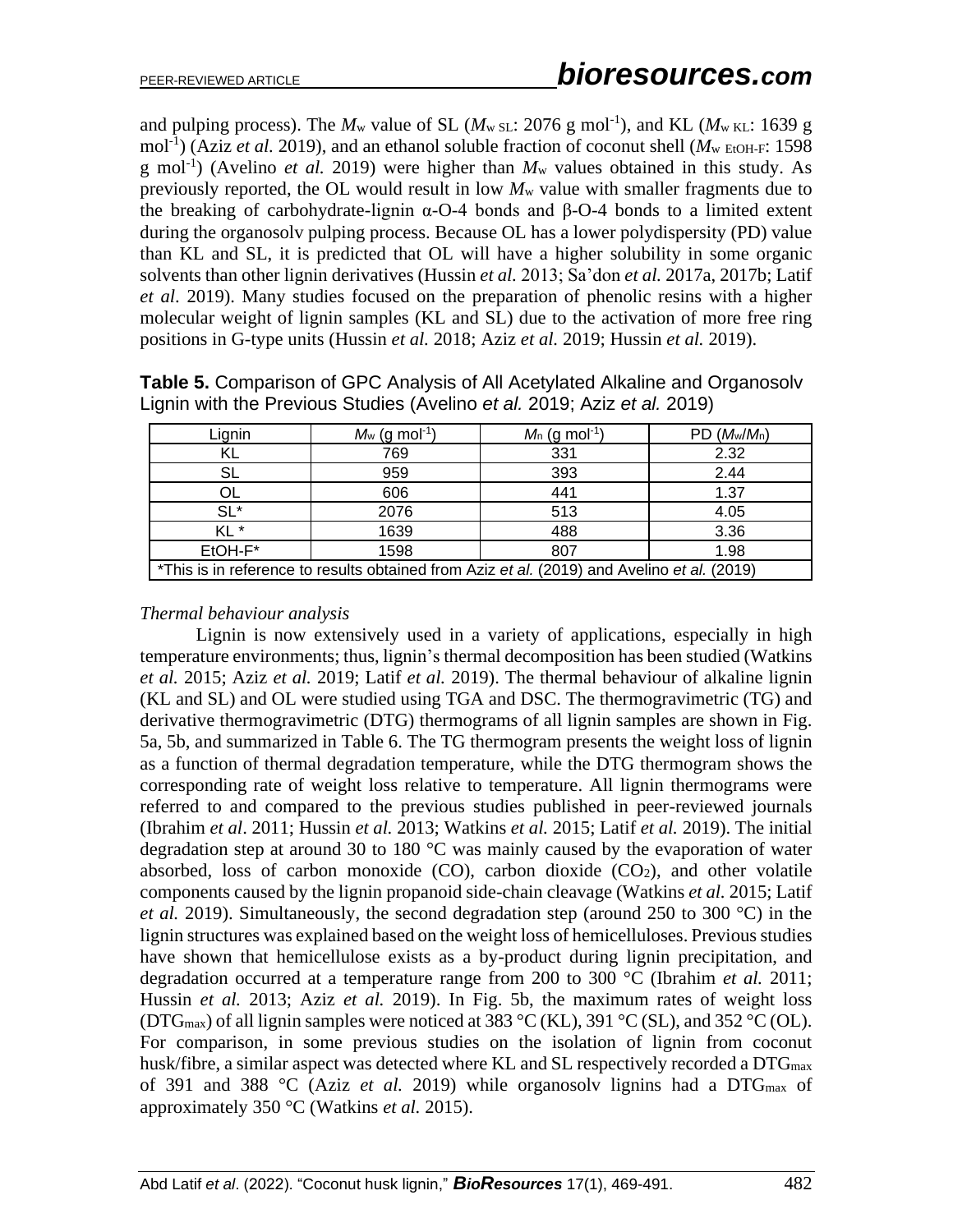

**Fig. 5.** (a) TGA and (b) DTG thermograms of KL, SL, and OL isolated from CH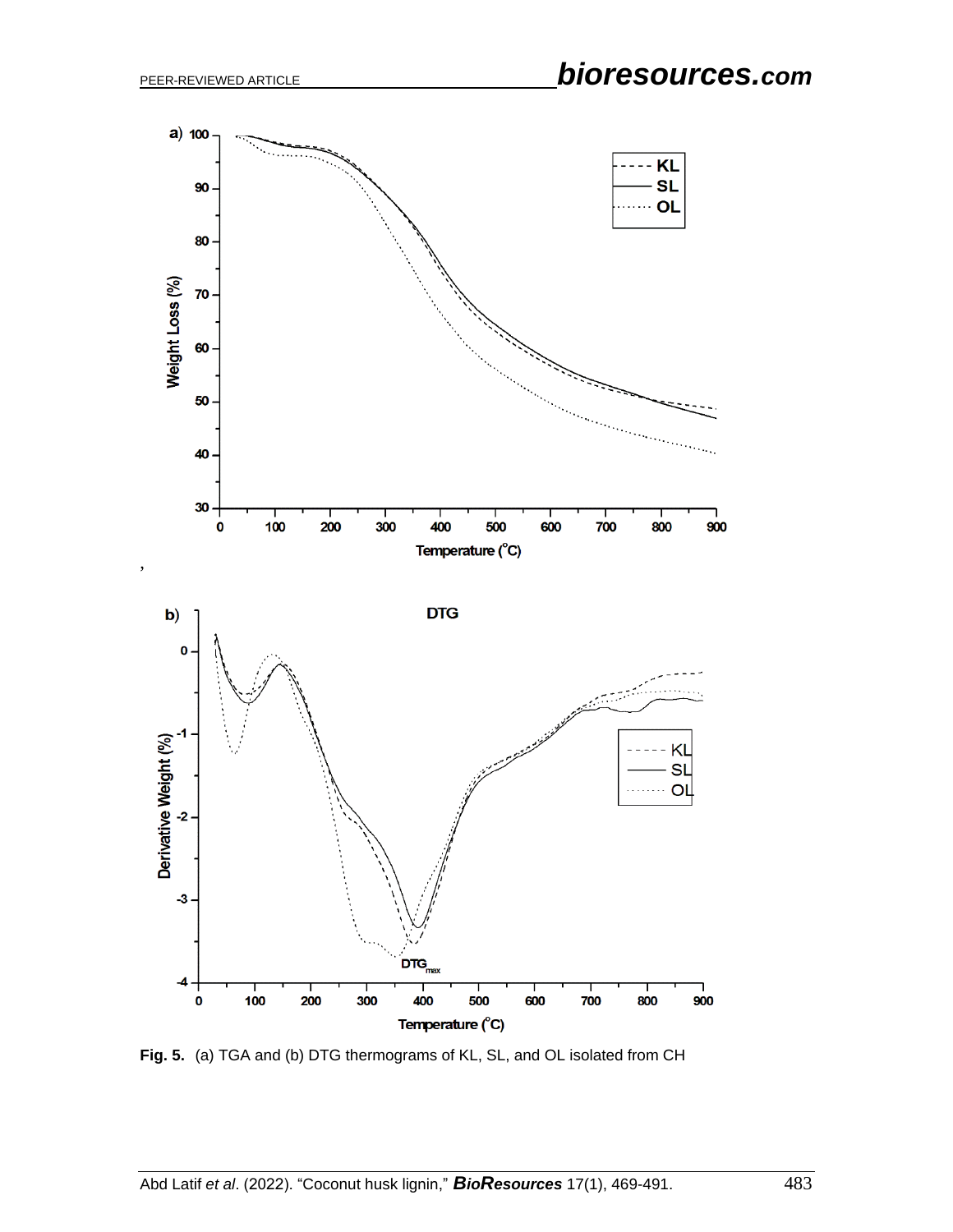| CH lignin                        |       |       |       |
|----------------------------------|-------|-------|-------|
| Initial weight loss temperature, | 263   | 262   | 229   |
| T <sub>-5%</sub> (°C)            |       |       |       |
| Peak temperature of weight       | 383   | 391   | 352   |
| $loss, DTG_{max} (°C)$           |       |       |       |
| Residual weight at 900 °C (%)    | 48.58 | 46.49 | 40.02 |

Therefore, it was concluded that the major degradation step for a complex lignin structure occurred around 300 to 400  $^{\circ}$ C. The thermal degradation of volatile products derived from the complex lignin structures, such as the inter-unit linkages fragmentation between phenolics hydroxyl, carbonyl groups (aldehyde acids), and benzylic hydroxyl will release the monomeric phenols in the form of vapor phase (Ibrahim *et al.* 2011; Watkins *et al.* 2015). A broad DTGmax curve was observed in the OL thermogram, which could be related to the fact that under low-temperature lignin could undergo degradation, implying that the structure of lignin consisted of smaller fragments, indicating an additional amount of β-O-4 linkages present with fewer C-C interlinked bonds (Hussin *et al.* 2013). At temperatures above 400  $\degree$ C, all lignin samples showed a continuous weight loss until up to 900 °C, which could be relevant to the degradation or condensation reactions of aromatic moieties (Hussin *et al.* 2013; Latif *et al.* 2019). At the same time, around 900 °C in Fig. 5a, approximately 48.58% (KL), 46.49% (SL), and 40.02% (OL) of non-volatile residues remained intact and were not completely burned. Hence, it was suggested that a higher percentage of residues revealed that the char products in lignin samples are thermally stable at high temperatures, which can be attributed to the formation of a highly condensed aromatic structure with a high degree of branching (Hussin *et al.* 2013; Obame *et al.* 2019).

Differential scanning calorimetry analysis is an effective thermal method for determining the glass transition temperature  $(T<sub>g</sub>)$  of polymers concerning their industrial applications and processing. The  $T<sub>g</sub>$  value is an important temperature for determining the significant properties of amorphous polymers (lignin), which undergo a transition from a glassy-to-rubbery state at a specific temperature (Ibrahim *et al.* 2011; Hussin *et al.* 2018). It was discovered that SL had the highest  $T_g$  value (103.69 °C) when compared to KL ( $T_g$ : 91.31 °C) and OL ( $T_g$ : 70.89 °C), which could be attributed to the influence of the molecular weight and free volume present in the lignin samples (Hussin *et al.* 2013). In theory, free volume refers to the space of a solid or liquid sample that is not occupied by polymer molecules, whereas activation energies can be used to describe *T*<sup>g</sup> (Ibrahim *et al.* 2011). The  $T<sub>g</sub>$  value will appear only after the main chains have accumulated enough energy to rotate their segments. The lignin chains will vibrate as usual with the addition of energy, but as extra energy is added, rotation of the chain segment occurred and resulted in the presence of free space. With the increasing  $T<sub>g</sub>$  value, lignin with higher molecular weight produced fewer chains ends and resulted in lower mobility, thus demanding more energy for rotation to occur (Ibrahim et *al.* 2011; Hussin *et al.* 2013; Latif *et al*. 2019). Therefore, the higher molecular weight of alkaline lignin (SL and KL) observed in GPC analysis indicated that alkaline samples had a few chain ends, which increased the energy required to rotate the chains due to the more free space created compared to OL. These findings also correlated with previous studies: kraft lignin, KL ( $T_g$ : 66.73 °C), soda lignin, SL ( $T_g$ : 75.78 °C) (Aziz *et al.* 2019), and organosolv lignin, EtOH-F ( $T_g$ : 133.00 °C) (Avelino *et al*. 2019), and it demonstrated that the alkaline lignin (SL and KL) in this study had higher  $T_g$  value but lower  $T_g$  value of OL in terms of using coconut husk wastes.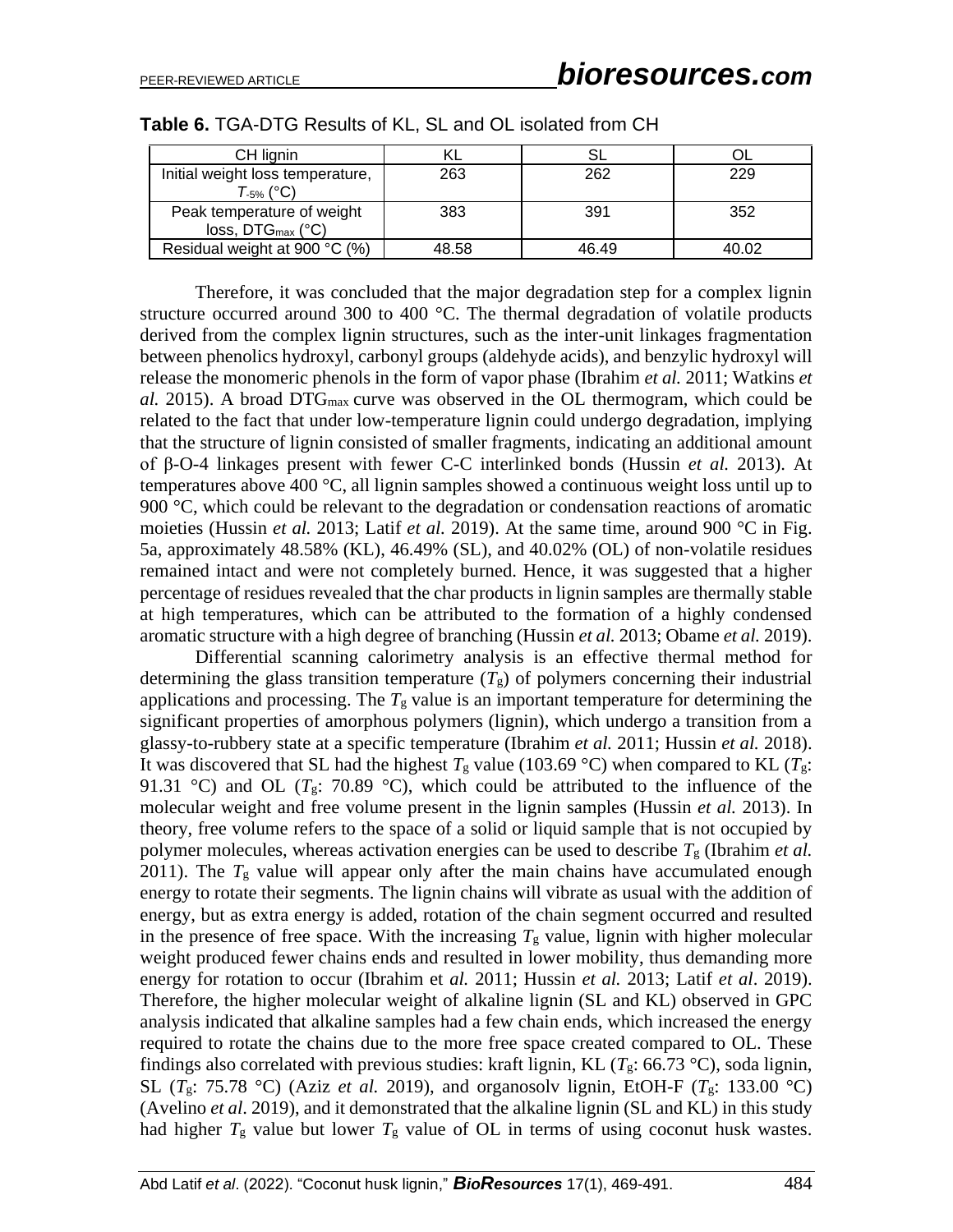According to the thermal analysis data obtained in this study following the GPC analysis, lignin produced by the alkaline pulping process had a higher molecular weight with larger fragments than the organosolv pulping process, resulting in an increase of the  $T<sub>g</sub>$  value.

# *Aldehydes and phenolic acids chemical composition*

Alkaline nitrobenzene oxidation is a simple and widely used method to elucidate the constitutive structural compositions of the lignin samples. During the oxidation process in Fig. 6, the main components of lignin units (H, G, and S) were oxidized into aromatic aldehydes and ketones (syringic acid (SA), syringaldehyde (S), vanillin (V), vanillic acid (VA), *p*-hydroxybenzaldehyde (PHB), and *p*-hydroxybenzoic acid (PHBA) by forming a methane semiquinone intermediate (Huang *et al.* 2019; Jiang *et al*. 2019). In contrast, the presence of common HGS units in each sample showed that CH lignin is the HGS type. Based on our previous studies on oil palm fronds (OPF) lignin (Hussin *et al.* 2013; Latif *et al.* 2019), Table 7 summarizes the analysis of phenolic acids and aldehydes produced by the alkaline nitrobenzene oxidation of CH lignin by a different pulping process. The molar ratio values of G, S, and H were calculated at a molar ratio of G:S:H (49:38:10) in SL, 39:36:22 in KL, and 33:34:20 in OL, respectively. The molar ratio between G:S units of alkaline samples (KL and SL) revealed that guaiacyl (G) units had a higher value than S units but in the OL sample, the higher value of S units was obtained. Similar studies have found that non-condensed S units can easily be degraded using the organosolv pulping method when compared to lignin isolated from alkaline pulping (Hussin *et al.* 2013; Latif *et al.* 2019). The higher value of G units present in alkaline lignin samples (KL and SL) was supported in FTIR and GPC analysis, suggesting that CH lignin could be a valuable active site for cross-linking, especially during the resinification process in the wood adhesives industry (Hussin *et al.* 2018; Aziz *et al.* 2019). Therefore, it was discovered that lignin isolated from coconut husk *via* different pulping methods yielded a high amount of non-condensed G and S units, which will be useful in a variety of applications.

| Component                    | $Rt$ (min) | % Weight (Dry Basis) |          |          |
|------------------------------|------------|----------------------|----------|----------|
|                              |            | KL                   | SL       | OL       |
| p-Hydroxybenzoic acid (PHBA) | $-8.01$    | 1.07                 | 0.58     | 0.69     |
| Vanilic acid (VA)            | $-9.52$    | 0.59                 | 1.34     | 0.19     |
| Syringic acid (SA)           | ~10.47     | 0.70                 | 1.23     | 0.31     |
| p-Hydroxybenzaldehyde (PHB)  | ~10.96     | 0.11                 | 0.25     | 0.16     |
| Vanillin (V)                 | ~13.96     | 1.49                 | 2.79     | 1.19     |
| Syringaldehyde (S)           | ~16.80     | 1.21                 | 1.89     | 1.12     |
| Ferulic acid (FA)            | ~18.00     | 0.18                 | 0.23     | 0.56     |
| Molar ratio (G:S:H)          |            | 39:36:22             | 49:38:10 | 33:34:20 |
| S/G Ratio                    |            | 0.92                 | 0.78     | 1.03     |

**Table 7.** Yield (% Dry Sample, w/w) of Phenolic Acids and Aldehydes from Alkaline Nitrobenzene Oxidation of CH Lignin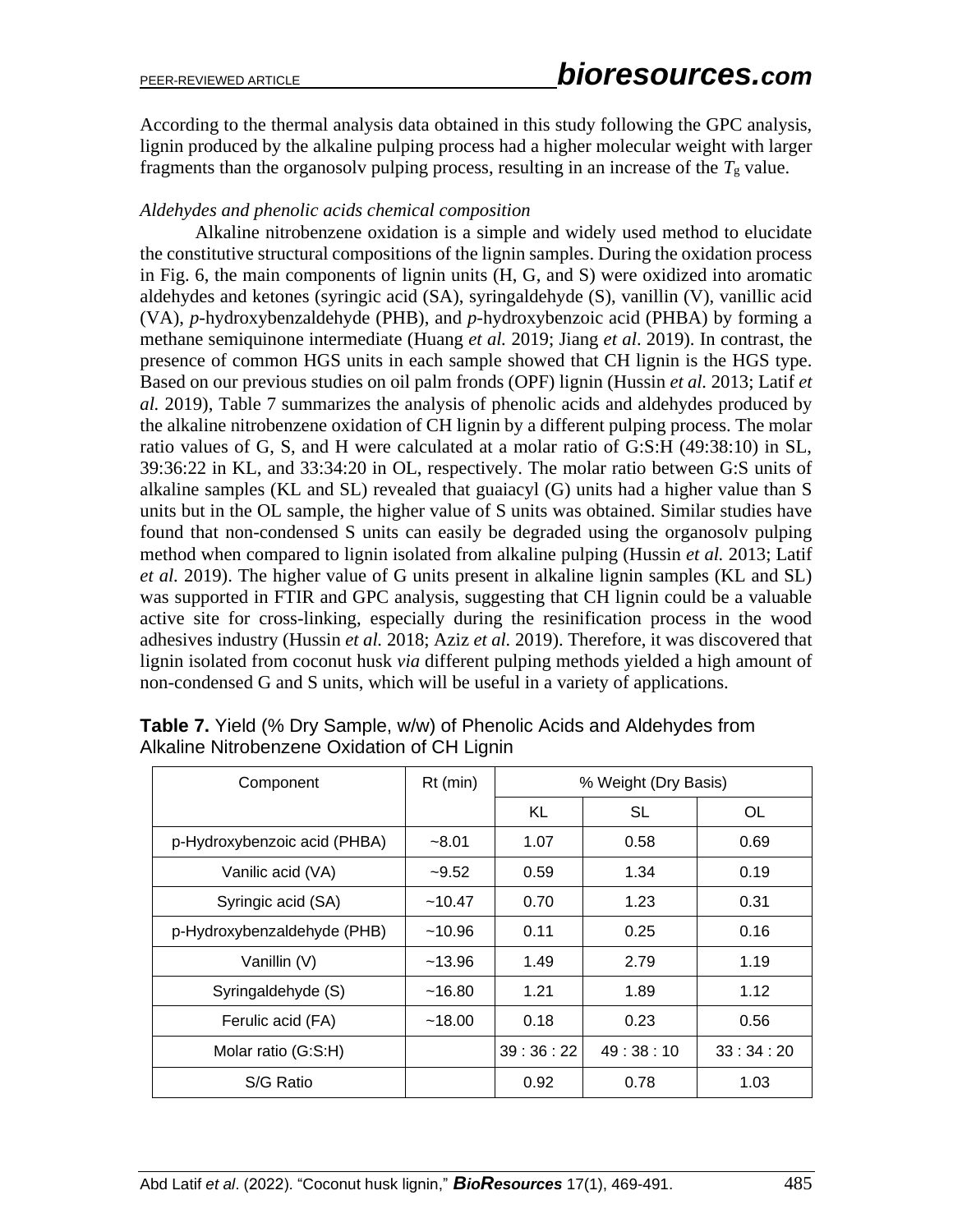

**Fig. 6.** a) The alkaline nitrobenzene oxidation reaction at β-O-4 lignin (Huang *et al*. 2019) and its oxidized products of b) guaiacyl (G), c) *p*-hydroxyphenyl (H), and d) syringyl (S) units (Jiang *et al.* 2019)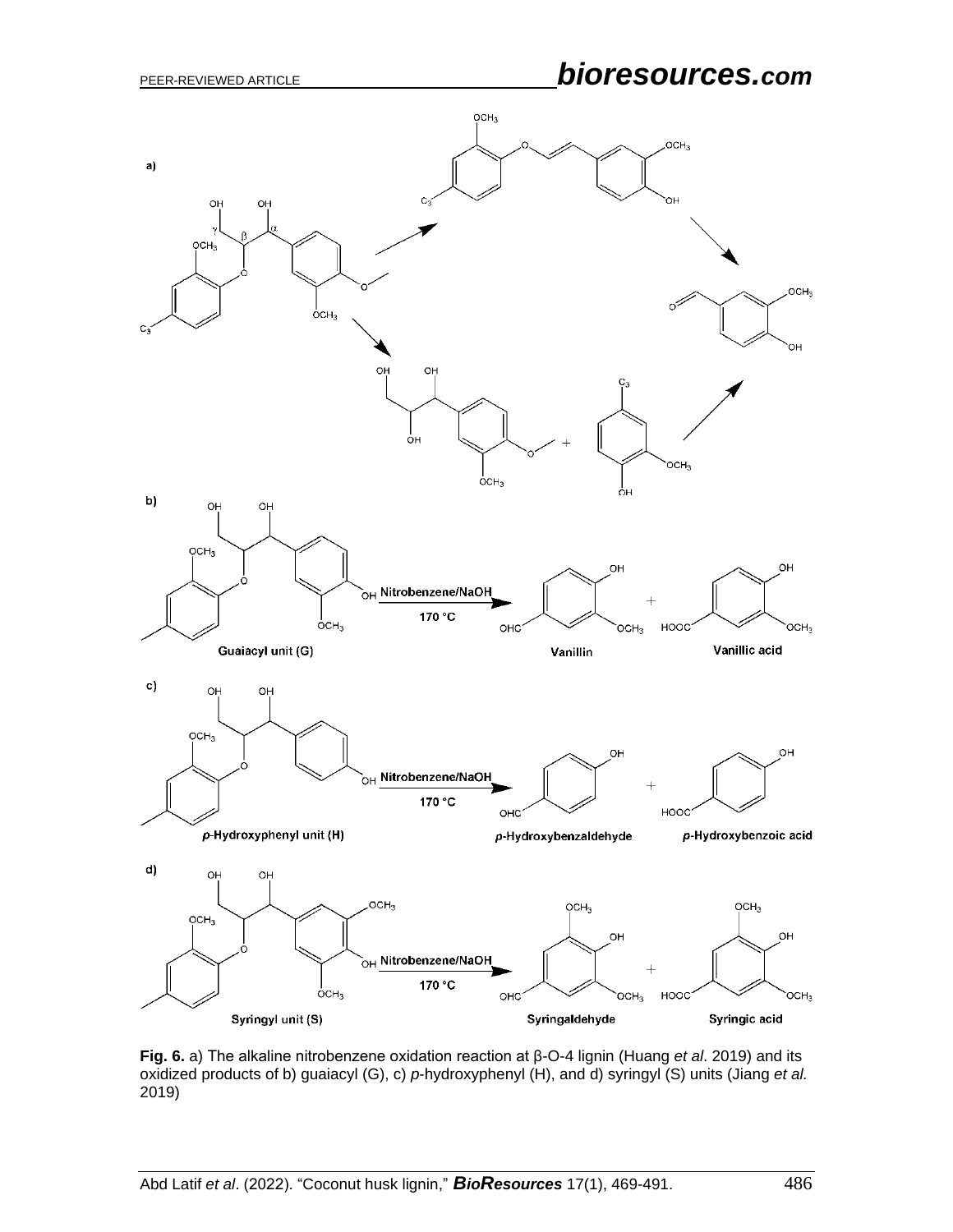# **The Capability of CH Lignin in Lignin-based Applications**

Based on the findings of this research, the structural characteristics of lignin isolated from CH waste demonstrated a strong link to various alternative approaches in its potential applications. The presence of more G-type units, as well as higher phenolic content in CH lignin structure, confirmed that CH lignin can activate the free ring position, resulting in a more reactive potential active site in the polymerization process of phenolic resins, as determined by FTIR, NMR, and GPC analyses (Ibrahim *et al.* 2007; Aziz *et al.* 2019). At the same time, the presence of higher S-type units (C3 and C5 positions linked to methoxy group) in CH lignin may provide better reducing power ability and result in increased antioxidant activity (Latif *et al.* 2019). From the authors' previous research, higher phenolic contents can increase the hydrogen-donating ability and phenoxyl radical formation, which could be beneficial in metal corrosion inhibition (Sa'don *et al.* 2017b; Latif *et al.* 2019). Because lignin has been used in a broad area of applications (including corrosion inhibition and adhesives), high  $T_g$  values of CH lignin can be advantageous in lignin-based applications. That is why the current focus of this work is on the isolation of lignin from CH as a phenol substitute in lignin-phenol-glyoxal adhesives.

# **CONCLUSIONS**

- 1. The isolation of coconut husk (CH) lignin from different pulping processes (kraft, soda, and organosolv) produced different spectral characteristics and analytical results.
- 2. The molecular weight of alkaline lignin (kraft lignin (KL) and soda lignin (SL)) was found to be higher compared to organosolv lignin (OL), which is influenced by the repolymerization reaction.
- 3. During the alkaline oxidation process, the chemical composition analysis in CH lignin revealed that non-condensed S units were degraded more preferentially in the organosolv pulping process than in the alkaline pulping process, which contains more non-condensed G units.
- 4. Alkaline CH lignin exhibited a better potential in a diversity of lignin-based applications, especially as phenol substitution in lignin-phenol-glyoxal wood adhesives due to the increased amount of phenolic-OH content, molecular weight, and thermal decomposition.

# **ACKNOWLEDGEMENTS**

The authors gratefully acknowledge financial support from Universiti Sains Malaysia (Penang, Malaysia) through USM Research University Innovative (RUI) Grant 1001/PKIMIA/8011077. EA 4370 LERMAB is supported by the French National Research Agency through the ARBRE Laboratory of Excellence (ANR-12-LABXARBRE-01). Nur Hanis Abd Latif would like to express gratitude to the USM Fellowship scheme and Postgraduate Research Attachment (PGRA) program.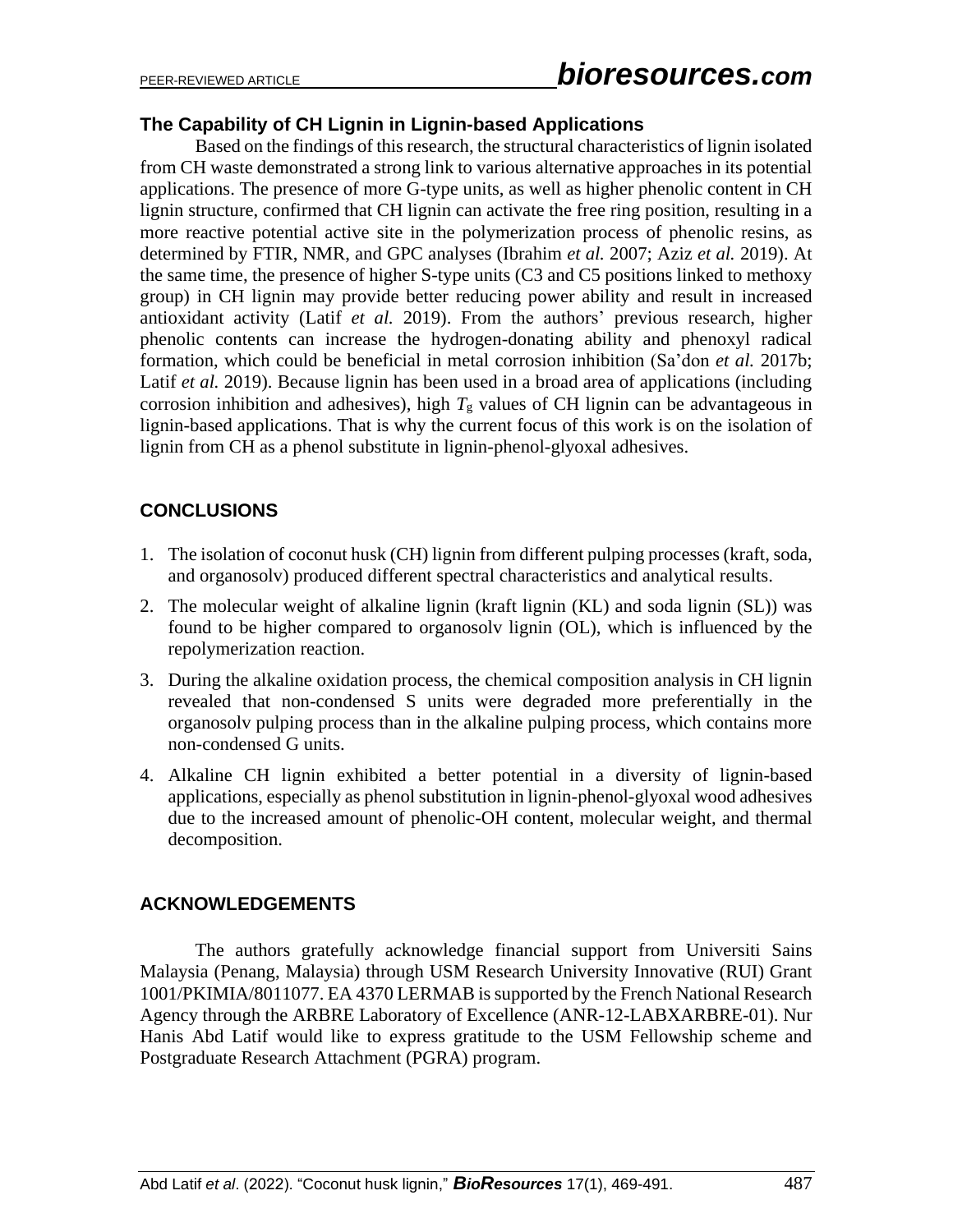# **REFERENCES CITED**

- Avelino, F., Oliveira, D. R., Mazzetto, S. E., and Lomonaco, D. (2019). "Poly(methyl methacrylate) films reinforced with coconut shell lignin fractions to enhance their UV-blocking, antioxidant and thermo-mechanical properties," *Int. J. Biol. Macromol.* 125, 171-180. DOI: 10.1016/j.ijbiomac.2018.12.043
- Aziz, N. A., Latip, A. F. A., Peng, L. C., Latif, N. H. A., Brosse, N., Hashim, R., and Hussin, M. H. (2019). "Reinforced lignin-phenol-glyoxal (LPG) wood adhesives from coconut husk," *Int. J. Biol. Macromol.* 141, 185-196. DOI: 10.1016/j.ijbiomac.2019.08.255
- Baker, D. A., and Rials, T. G. (2013). "Recent advances in low-cost carbon fiber manufacture from lignin," *J. Appl. Polym. Sci.* 130(2), 713-728. DOI: 10.1002/app.39273
- Chua, K. Y., Azzahari, A. D., Abouloula, C. N., Sonsudin, F., Shahabudin, N., and Yahya, R. (2020). "Cellulose-based polymer electrolyte derived from waste coconut husk: Residual lignin as natural plastisizier," *J. Polym. Res.* 27(5), 1-14. DOI: 10.1007/s10965-020-02110-8
- Domínguez-Robles, J., Sánchez, R., Espinosa, E., Savy, D., Mazzei, P., Piccolo, A., and Rodríguez, A. (2017). "Isolation and characterization of *Gramineae* and *Fabaceae*  soda lignins," *Int. J. Mol. Sci.* 18(2), article no. 327. DOI: 10.3390/ijms18020327
- El Hage, R., Brosse, N., Chrusciel, L., Sanchez, C., Sannigrahi, P., and Ragauskas, A. (2009). "Characterization of milled wood lignin and ethanol organosolv lignin from *miscanthus*," *Polym. Degrad. Stab*. 94(10), 1632-1638. DOI: 10.1016/j.polymdegradstab.2009.07.007
- El Hage, R., Brosse, N., Sannigrahi, P., and Ragauskas, A. (2010). "Effects of process severity on the chemical structure of *Miscanthus* ethanol organosolv lignin," *Polym. Degrad. Stab.* 95(6), 997-1003. DOI: 10.1016/j.polymdegradstab.2010.03.012
- Faris, A. H., Ibrahim, M. N. M., Rahim, A. A., Hussin, M. H., and Brosse, N. (2015). "Preparation and characterization of lignin polyols from the residues of oil palm empty fruit bunch," *BioResources* 10(4), 7339-7352. DOI: 10.15376/biores.10.4.7339-7352
- Huang, J., Fu, S., and Gan, L. (2019). "Chemical modification of lignin," in: *Lignin Chemistry and Applications*, J. Huang, S. Fu, and L. Gan (eds.), Elsevier, Amsterdam, Netherlands, pp. 51-78. DOI: 10.1016/B978-0-12-813941-7.00003-5
- Hussin, M. H., Aziz, A. A., Iqbal, A., Ibrahim, M. N. M., and Latif, N. H. A. (2019). "Development and characterization novel bio-adhesive for wood using kenaf core (*Hibiscus cannabinus*) lignin and glyoxal," *Int. J. Biol. Macromol.* 122, 713-722. DOI: 10.1016/j.ijbiomac.2018.11.009
- Hussin, M. H., Rahim, A. A., Ibrahim, M. N. M., and Brosse, N. (2013). "Physicochemical characterization of alkaline and ethanol organosolv lignins from oil palm (*Elaeis guineensis*) fronds as phenol substitutes for green material applications," *Ind. Crop. Prod.* 49, 23-32. DOI: 10.1016/j.indcrop.2013.04.030
- Hussin, M. H., Rahim, A. A., Ibrahim, M. N. M., Perrin, D., Yemloul, M., and Brosse, N. (2014). "Impact of catalytic oil palm fronds (OPF) pulping on organosolv lignin properties," *Polym. Degrad. Stab.* 109, 33-39. DOI: 10.1016/j.polymdegradstab.2014.06.016
- Hussin, M. H., Samad, N. A., Latif, N. H. A., Rozuli, N. A., Yusoff, S. B., Gambier, F., and Brosse, N. (2018). "Production of oil palm (*Elaeis guineensis*) fronds lignin-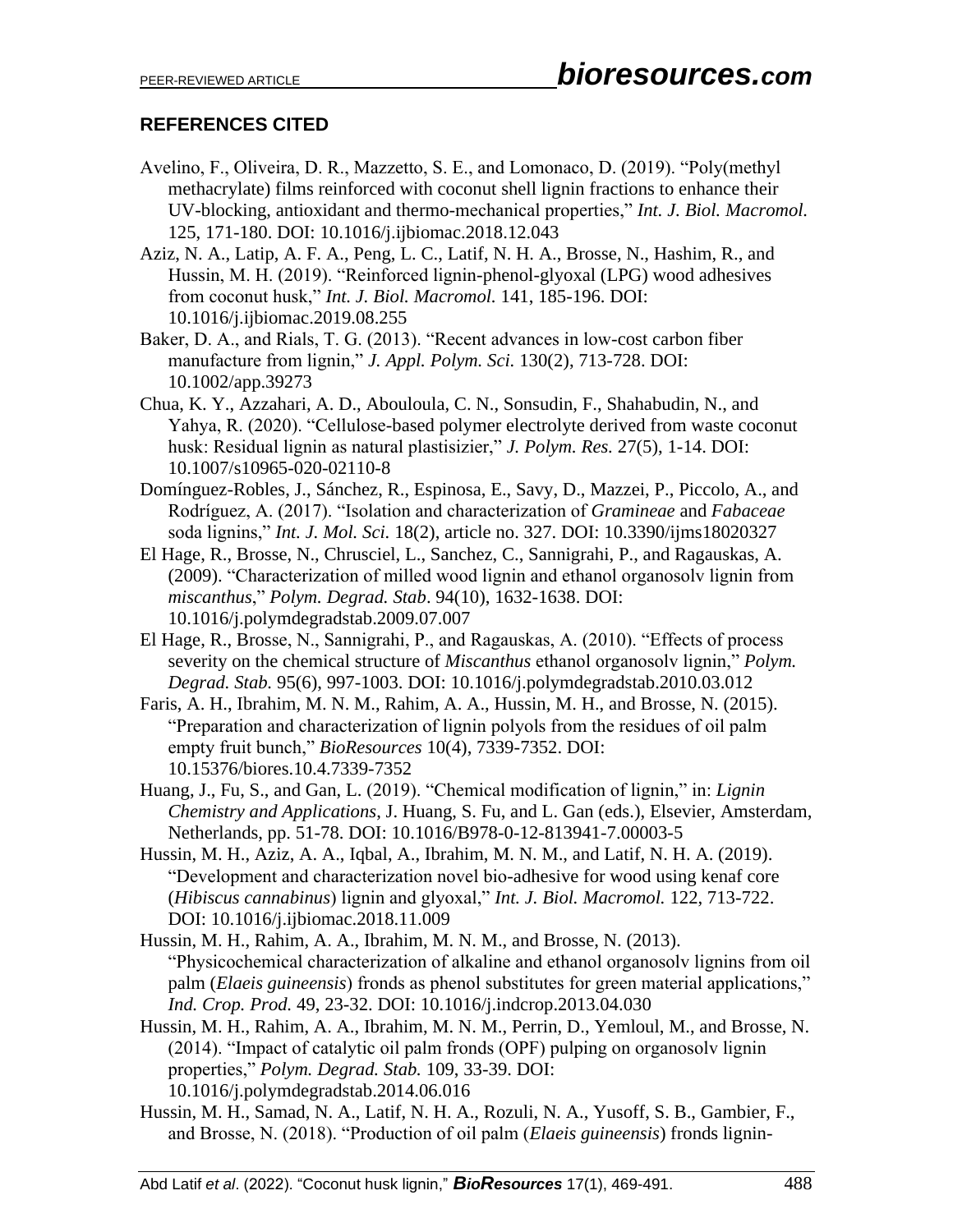derived non-toxic aldehyde for eco-friendly wood adhesive," *Int. J. Biol. Macromol*. 113, 1266-1272. DOI: 10.1016/j.ijbiomac.2018.03.048

Ibrahim, M. N. M., Zakaria, N., Sipaut, C. S., Sulaiman, O., and Hashim, R. (2011). "Chemical and thermal properties of lignins from oil palm biomass as a substitute for phenol in a phenol formaldehyde resin production," *Carbohyd. Polym.* 86(1), 112- 119. DOI: 10.1016/j.carbpol.2011.04.018

Ibrahim, M., Ghani, M. N., and Nen, N. (2007). "Formulation of lignin-phenolformaldehyde resins as wood adhesive," *Malaysian J. Anal. Sci.* 11(1), 213-218.

- Israel, A. U., Ogali, R. E., Akaranta, O., and Obot, I. B. (2011). "Extraction and characterization of coconut (*Cocos nucifera* L*.*) coir dust," *Songklanakarin J. Sci. Technol.* 33(6), 717-724.
- Jiang, B., Zhang, Y., Zhao, H., Guo, T., Wu, W., and Jin, Y. (2019). "Dataset on structure-antioxidant activity relationship of active oxygen catalytic lignin and lignincarbohydrate complex," *Data in Brief* 25, article ID 104413. DOI: 10.1016/j.dib.2019.104413
- Jincy, J. P., Ravindranath, A. D., and Sarma, U. S. (2015). "Ecofriendly organosolv process for pulping of tender coconut fibre," *CORD* 31(1), 13-23. DOI: 10.37833/cord.v31i1.64
- Johari, K., Saman, N., Song, S., Chin, C. S., Kong, H., and Mat, H. (2016). "Adsorption enhancement of elemental mercury by various surface modified coconut husk as ecofriendly low-cost adsorbents," *Int. Biodeter. Biodegr.* 109, 45-52. DOI: 10.1016/j.ibiod.2016.01.004
- Kaewdang, O., and Benjakul, S. (2015). "Effect of ethanolic extract of coconut husk on gel properties of gelatin from swim bladder of yellowfin tuna," *LWT-Food Sci. Technol.* 62(2), 955-961. DOI: 10.1016/j.lwt.2015.02.006
- Kumar, S. N. (2011). "Variability in coconut (*Cocos nucifera* L*.*) germplasm and hybrids for fatty acid profile of oil," *J. Agr. Food Chem.* 59(24), 13050-13058. DOI: 10.1021/jf203182d
- Latif, N. H. A., Rahim, A. A., Brosse, N., and Hussin, M. H. (2019). "The structural characterization and antioxidant properties of oil palm fronds lignin incorporated with p-hydroxyacetophenone," *Int. J. Biol. Macromol.* 130, 947-957. DOI: 10.1016/j.ijbiomac.2019.03.032
- Lertwattanaruk, P., and Suntijitto, A. (2015). "Properties of natural fiber cement materials containing coconut coir and oil palm fibers for residential building applications," *Constr. Build. Mater.* 94, 664-669. DOI: 10.1016/j.conbuildmat.2015.07.154
- Luo, X., Xiao, Y., Wu, Q., and Zeng, J. (2018). "Development of high-performance biodegradable rigid polyurethane foams using all bioresource-based polyols: Lignin and soy oil-derived polyols," *Int. J. Biol. Macromol.* 115, 786-791. DOI: 10.1016/j.ijbiomac.2018.04.126
- Mahidin, M. U. (2020). "Press release supply and utilization accounts selected agricultural commodities Malaysia 2015-2019," (https://www.dosm.gov.my/v1/index.php?r=column/pdfPrev&id=OTM1TDMzS1IvY m5mU1JiU1Fwekt3UT09), Accessed 17 Feb 2021.
- Ngadi, N., Jusoh, M., Rahman, R. A., and Mohamad, Z. (2015). "Synthesis and application of carbon cryogel beads using coconut husk for dye removal," *Appl. Mech. Mater.* 695, 183-186. DOI: 10.4028/www.scientific.net/AMM.695.183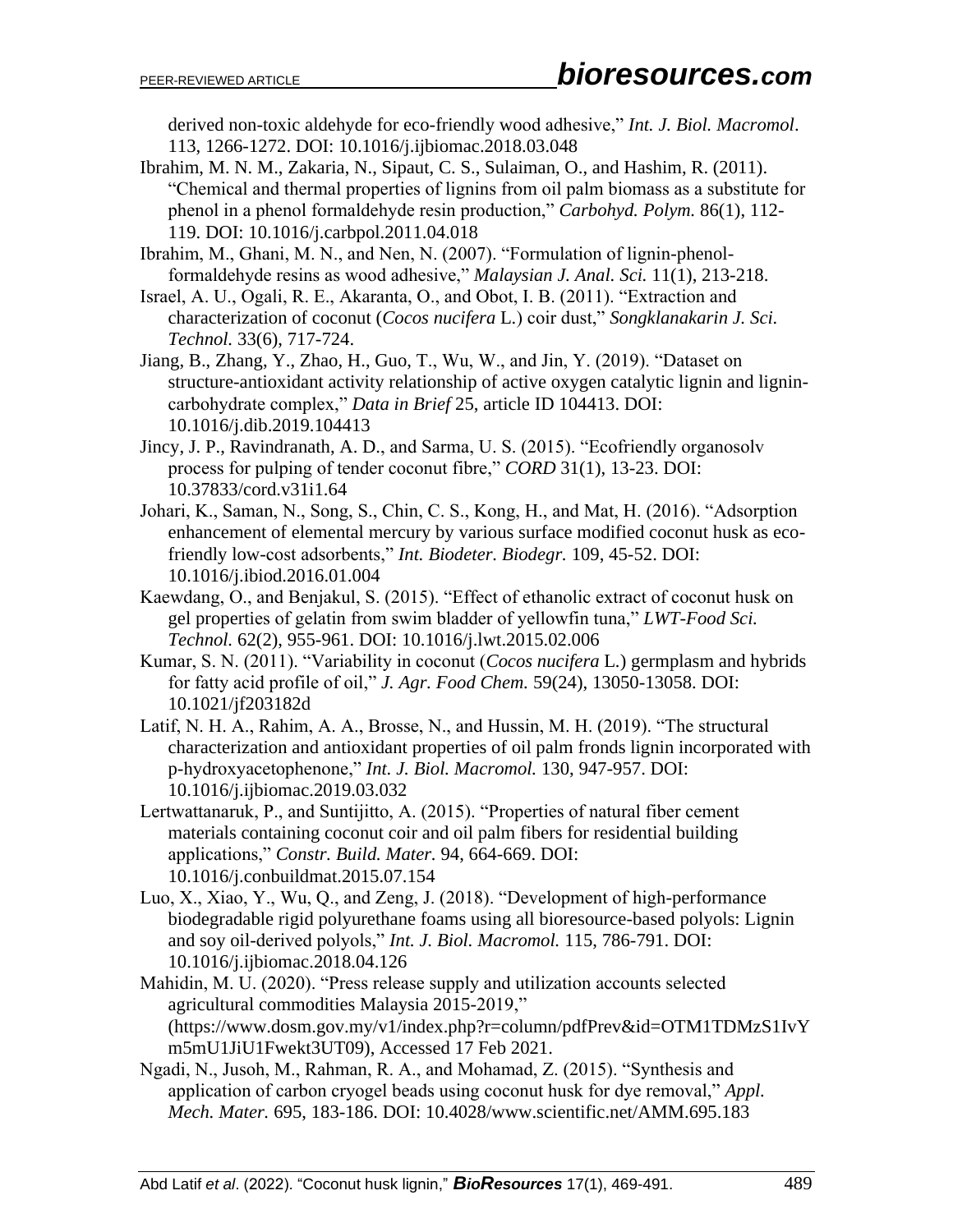- Obame, S. N., Ziegler-Devin, I., Safou-Tchima, R., and Brosse, N. (2019). "Homolytic and heterolytic cleavage of *β*-ether linkages in hardwood lignin by steam explosion," *J. Agr. Food Chem*. 67(21), 5989-5996. DOI: 10.1021/acs.jafc.9b01744
- Privas, E., and Navard, P. (2013). "Preparation, processing and properties of lignosulfonate–flax composite boards," *Carbohyd. Polym.* 93(1), 300-306. DOI: 10.1016/j.carbpol.2012.04.060
- Qingqing, M., Shen, X., Liu, H., and Han, B. (2019). "Selectively transform lignin into value-added chemicals," *Chinese Chem. Lett.* 30(1), 15-24. DOI: 10.1016/j.cclet.2018.04.032
- Ram, M., and Mondal, M. K. (2018). "Comparative study of native and impregnated coconut husk with pulp and paper industry waste water for fuel production," *Energy* 156, 122-131. DOI: 10.1016/j.energy.2018.05.102
- Sa'don, N. A., Rahim, A. A., and Hussin, M. H. (2017a). "The effect of *p*-nitrophenol toward the structural characteristics and antioxidant activity of oil palm fronds (OPF) lignin polymers," *Int. J. Biol. Macromol.* 98, 701-708. DOI: 10.1016/j.ijbiomac.2017.01.137
- Sa'don, N. A., Rahim, A. A., Ibrahim, M. N. M., Brosse, N., and Hussin, M. H. (2017b). "Modification of oil palm fronds lignin by incorporation of m-cresol for improving structural and antioxidant properties," *Int. J. Biol. Macromol.* 104(Part A), 251-260. DOI: 10.1016/j.ijbiomac.2017.06.038
- Saari, N. F. N., Samsudin, D., Wahab, N. M. A., Majid, N. A., Daik, R., and Ishak, M. A. M. (2016). "Preparation and characterization of lignin from Malaysian coconut coir husk as a potential precursor in phenol-formaldehyde (phenolic) resins for plastic industry," *Adv. Mater. Res.* 1133, 583-587. DOI: 10.4028/www.scientific.net/AMR.1133.583
- Sangian, H. F., and Widjaja, A. (2018). "The effect of alkaline concentration on coconut husk crystallinity and the yield of sugars released," *IOP Conf. Ser-Mat. Sci.* 306(1), Article ID 012046. DOI: 10.1088/1757-899X/306/1/012046
- Sluiter, A., Hames, B., Ruiz, R., Scarlata, C., Sluiter, J., and Templeton, D. (2005a). "Determination of ash in biomass – laboratory analytical procedure (LAP)," Technical Report NREL/TP-510-42622, National Renewable Energy Laboratory (NREL), USA.
- Sluiter, A., Ruiz, R., Scarlata, C., Sluiter, J., and Templeton, D. (2005b). "Determination of extractives in biomass – laboratory analytical procedure (LAP)," Technical Report NREL/TP-510-42619, National Renewable Energy Laboratory (NREL), USA.
- Sluiter, A., Hames, B., Hyman, D., Payne, C., Ruiz, R., Scarlata, C., Sluiter, J., Templeton, D., and Wolfe, J. (2008a). "Determination of total solids in biomass and total dissolved solids in liquid process samples – laboratory analytical procedure (LAP)," Technical Report NREL/TP-510-42621, National Renewable Energy Laboratory (NREL), USA.
- Sluiter, A., Hames, B., Ruiz, R., Scarlata, C., Sluiter, J., Templeton, D., and Crocker, D. (2008b). "Determination of structural carbohydrates and lignin in biomass – laboratory analytical procedure (LAP)," Technical Report NREL/TP-510-42618, National Renewable Energy Laboratory (NREL), USA.
- Spiridon, I., Leluk, K., Resmerita, A. M., and Darie, R. N. (2015). "Evaluation of PLA– lignin bioplastics properties before and after accelerated weathering," *Compos. Part B- Eng.* 69, 342-349. DOI: 10.1016/j.compositesb.2014.10.006